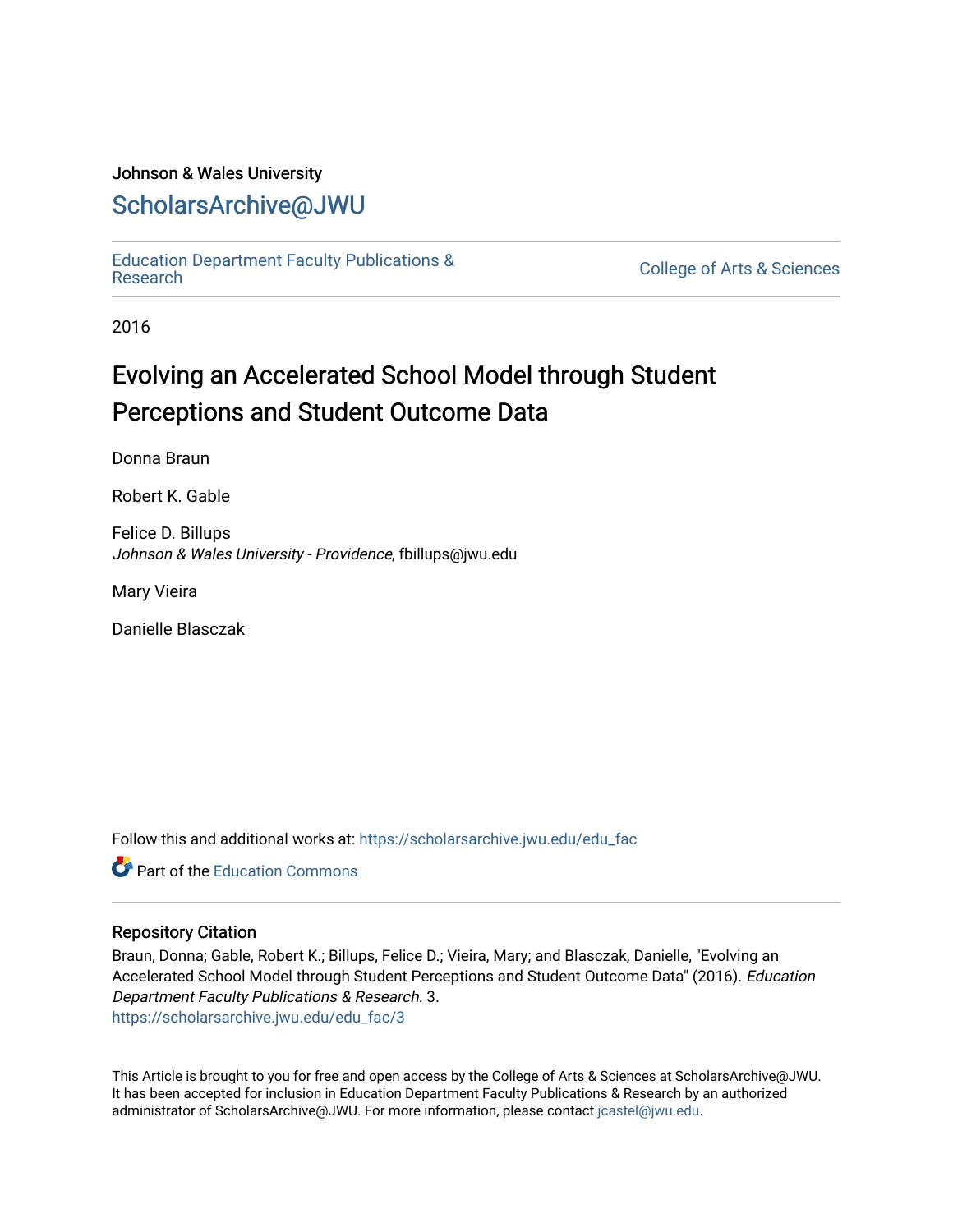

# Evolving an Accelerated School Model through Student Perceptions and Student Outcome Data

Donna L. Braun (Corresponding author) Center for Leadership and Educational Equity 304 Pearl Street, Suite 100, Providence, RI 02907, USA E-mail: donnabraun@clee-ri.org

Robert K. Gable

Educational Leadership Doctoral Program, Johnson & Wales University 8 Abbott Park Place, Providence, RI 02903, USA E-mail: robert.gable@jwu.edu

Felice D. Billups

Educational Leadership Doctoral Program, Johnson & Wales University 8 Abbott Park Place, Providence, RI 02903, USA E-mail: felice.billups@jwu.edu

Mary Vieira

Center for Leadership and Educational Equity 304 Pearl Street, Suite 100, Providence, RI 02907, USA E-mail: maryvieira@clee-ri.org

Danielle Blasczak

Center for Leadership and Educational Equity 304 Pearl Street, Suite 100, Providence, RI 02907, USA E-mail: danielleblasczak@clee-ri.org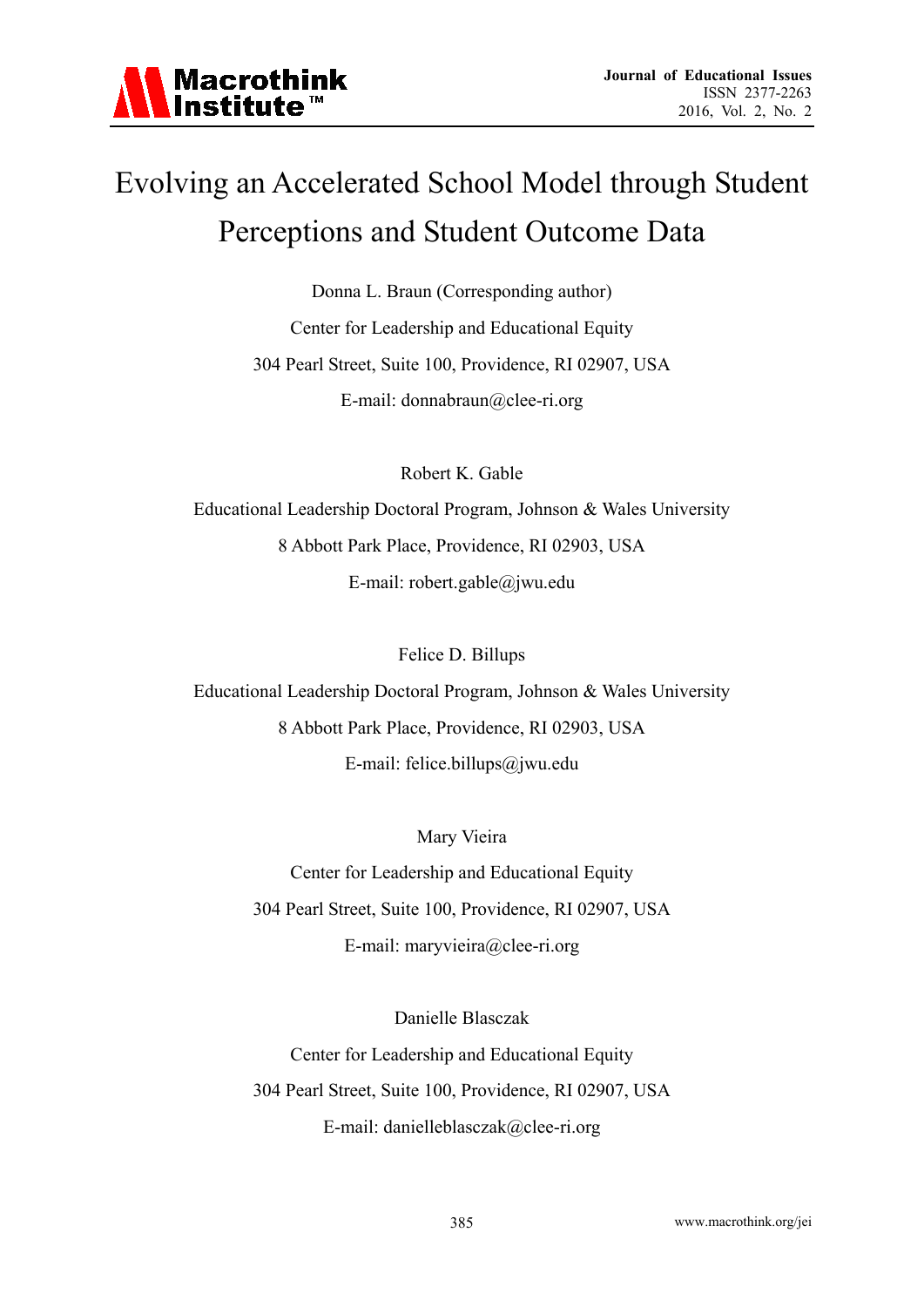

Received: November 13, 2016 Accepted: December 20, 2016 Published: December 22, 2016

doi:10.5296/jei.v2i2.10290 URL: http://dx.doi.org/10.5296/jei.v2i2.10290

#### **Abstract**

A mixed methods convergent evaluation informed the redesign of an innovative public school that uses an accelerated model to serve grades 7-9 students who have been retained in grade level and are at risk for dropping out of school. After over 25 years in operation, a shift of practices/policies away from grade retention and toward social promotion required the school to adapt their model to best served students with high risk factors for dropping out of school who have been socially promoted, rather than retained in grade level. This study provided the qualitative (perspectives of former students  $(N = 8)$  and quantitative (demographic and outcome variables for students  $(N = 164)$  who completed the program between 2007-2009) data to ground the evolution of the school model. Five critical aspects of the school model emerged from the former students: teacher as warm demander, diverse and creative practices, being one community, student self-efficacy, and upholding diversity and equity. Quantitative analyses revealed the key finding that the number of times a student accelerated to the next grade in their courses was a positive predictor of all the high school outcomes studied. Data mixed during interpretation generated recommendations to continue strong practices and strengthen the following: have students set, monitor, and share progress; increase clear and high expectations; engage the adult community in setting, tracking and assessing goals; and increase culturally competent practices. These findings can also be used by schools serving students who may be at risk for dropping out of school.

**Keywords:** Accelerated learning model, Culturally responsive practices, Dropout prevention, Mixed methods

#### **1. Background and Purpose**

The Urban Collaborative Accelerated Program (UCAP) is an alternative, independent, public middle school established in 1989. The school serves 140 students each year in grades 7, 8, and 9 who have been retained in grade and who are at high risk for dropping out of school (see Table 1). The UCAP mission is to intervene in the lives of young adolescents having serious difficulty in school and placed at risk of dropping out, to help each of them obtain the academic and social skills necessary for success in high school and in life. The school strives to create a supportive community that will motivate students with a coherent, relevant, and challenging academic program. The students are encouraged to take responsibility, work hard, achieve at high a level, set goals, take risks, and have fun (UCAP, 2015).

There are 23 staff members, 10 are teachers and the remaining are support staff and administrators. The school director, director of curriculum and instruction and lead counselor have been at the school since its founding year (over 25 years ago). Further, half of the staff members have worked at the school for over a decade. Approximately half of the staff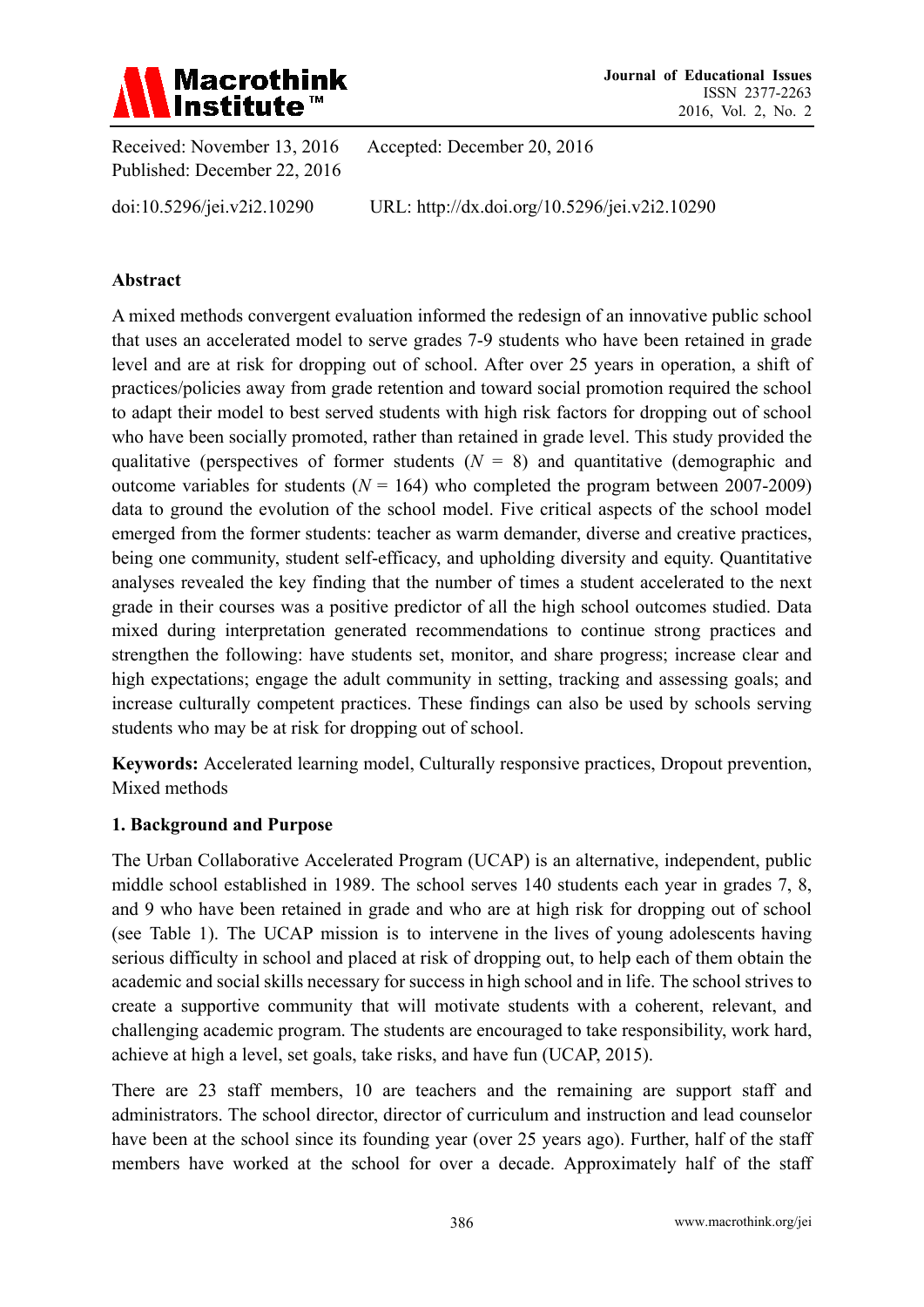

members are male and half are female, and 26% of the staff are people of color. The staff are recruited and selected for their commitment to and skill in working with the specific student population served. The teaching staff is divided into two teams with a social studies, English, science, math and special education teacher on each team. Teams meet for 6 hours during the week to prepare for classes and analyze student growth, and the staff convenes for professional learning for 1 hour a week lead by the director of curriculum and instruction. Study Groups meet occasionally after school.

| Demographics                    | Percent |
|---------------------------------|---------|
| Gender                          |         |
| Male                            | 50      |
| Female                          | 50      |
| <b>Special Education Status</b> |         |
| N <sub>0</sub>                  | 83      |
| Yes                             | 17      |
| Race/Ethnicity                  |         |
| African American                | 17      |
| Asian                           | 1       |
| Hispanic                        | 71      |
| Multiracial                     | 6       |
| Native American                 | 1       |
| White                           | 3       |
| Free/Reduced Lunch              |         |
| Yes                             | 73      |
| N <sub>o</sub>                  | 27      |

Table 1. Demographics from students enrolled in 2014/15  $(N = 140)$ 

UCAP is both a non-profit organization and a public school. A pioneer of the small, public school movement, UCAP was established as a multi-district collaborative in 1989 through Rhode Island legislation. The students from the urban district that sends the majority of students to UCAP are included in the study. Established as a schooling alternative to increase high school graduation, UCAP has enrolled only students who have high risk factors for dropping out. Research has identified many societal inequities that influence a student's schooling experience negatively and contribute to the likelihood that students drop out of school. Some of these include students experiencing low-engagement in classes, high absences, low pass rates, high discipline referrals, and attending high poverty schools (Balfanz, Herzog, & Mac Iver, 2007; Bridgeland, 2010). In addition, one of the most powerful predictors of dropping out of school is student retention in grade. Students who have been retained are two to eleven times more likely than their peers to drop out of high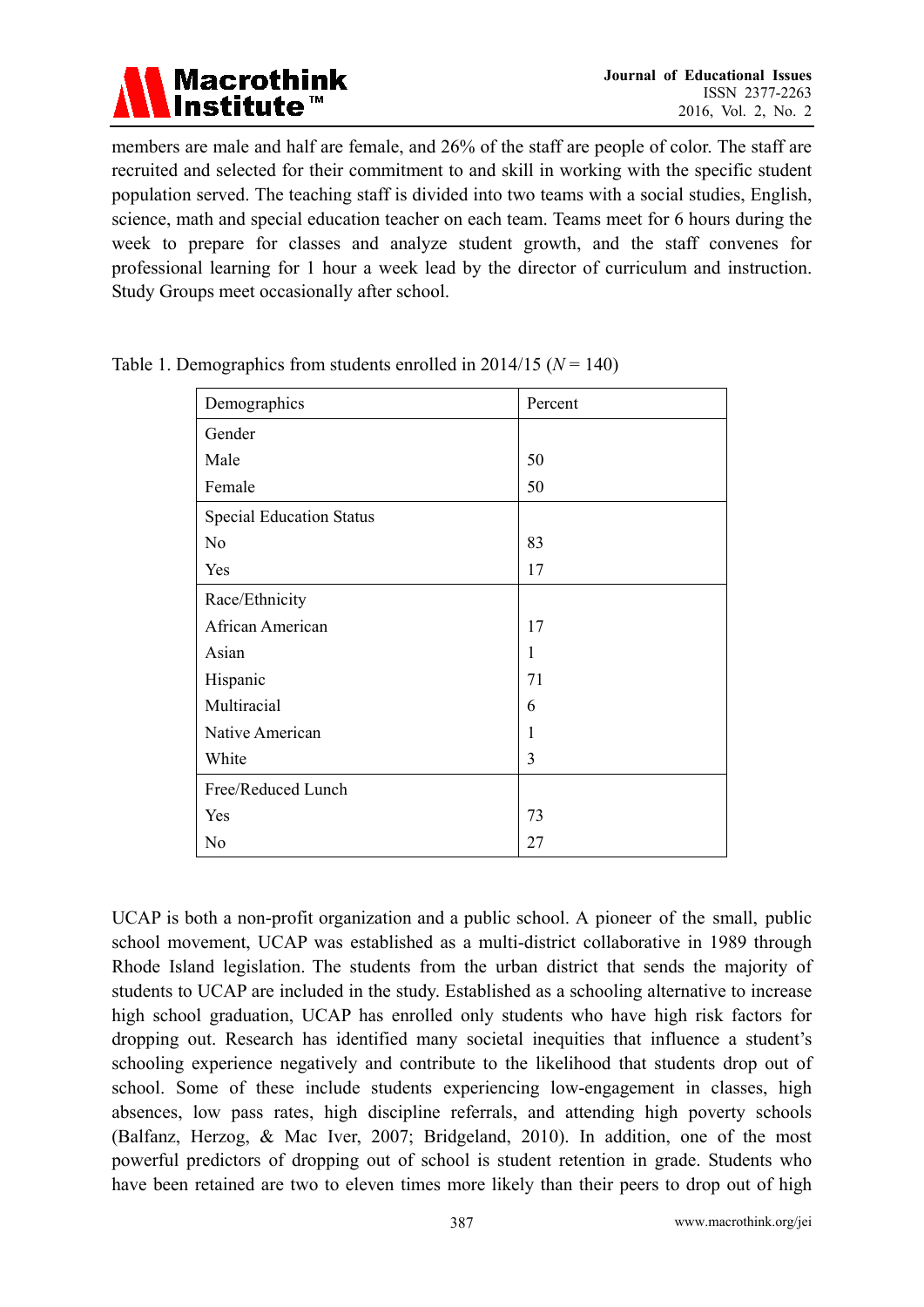

school (Jimerson, Whipple, Anderson, & Dalton, 2002; Stearns, Moller, Blau, & Potochnick, 2007).

The UCAP model was designed to serve students who had been previously retained in grade and who also had demonstrated other risk factors. A key and unique characteristic of the school model is that students are given the opportunity to make up a grade level through an accelerated model. Students 'accelerate' from one grade level to the next in their core academic classes (*i.e.* English, math, science, and social studies) when they have demonstrated proficiency in the standards. In this model, students can take more time with certain standards and move quickly through others. A common example of the UCAP acceleration model can be exemplified in students who had been retained in grade level prior to entering UCAP and who then started UCAP in  $7<sup>th</sup>$  grade. These students are given the opportunity over the two years they attend UCAP to earn three grade levels worth of credit in their core academic classes. This means that that in two years students complete the  $7<sup>th</sup>$ ,  $8<sup>th</sup>$  and  $9<sup>th</sup>$  grade, thereby making up a whole year of school and putting them back on track to graduate. The distinguishing features of the UCAP model are described in Table 2. Past program evaluations indicate that the model is successful at lowering the rate of dropping out and increasing the rate of graduation for students who attend the school (Braun, Mojkowski, & VanHorne, 2007).

#### Table 2. UCAP school model

|   | Distinguishing Practices from Theory of Action                           |  |  |  |  |
|---|--------------------------------------------------------------------------|--|--|--|--|
|   | Serve students who have repeated a grade and are at risk of dropping out |  |  |  |  |
|   | Offer standards-based curriculum that leads to acceleration in grade     |  |  |  |  |
|   | Use best practice instruction                                            |  |  |  |  |
|   | Employ mixed grouping and flexible scheduling                            |  |  |  |  |
|   | Provide academic and enrichment programs                                 |  |  |  |  |
|   | Personalize student support                                              |  |  |  |  |
|   | Offer family engagement with an emphasis on post-secondary planning      |  |  |  |  |
|   | Provide job-embedded professional development                            |  |  |  |  |
|   | Conduct evaluations of the organization's performance                    |  |  |  |  |
| ٠ | Maintain independent and autonomous school structure                     |  |  |  |  |
| ٠ | Seek community partnerships and resources                                |  |  |  |  |
|   | Employ positive public recognition of student achievement                |  |  |  |  |
|   | Offer multiple opportunities and pathways to success                     |  |  |  |  |
|   | Promote belief in effort-based intelligence and achievement              |  |  |  |  |

Since UCAP's inception, retention rates have declined nationally (Warren, Hoffman, & Andrew, 2014) and the practice of retaining students has been largely discontinued in the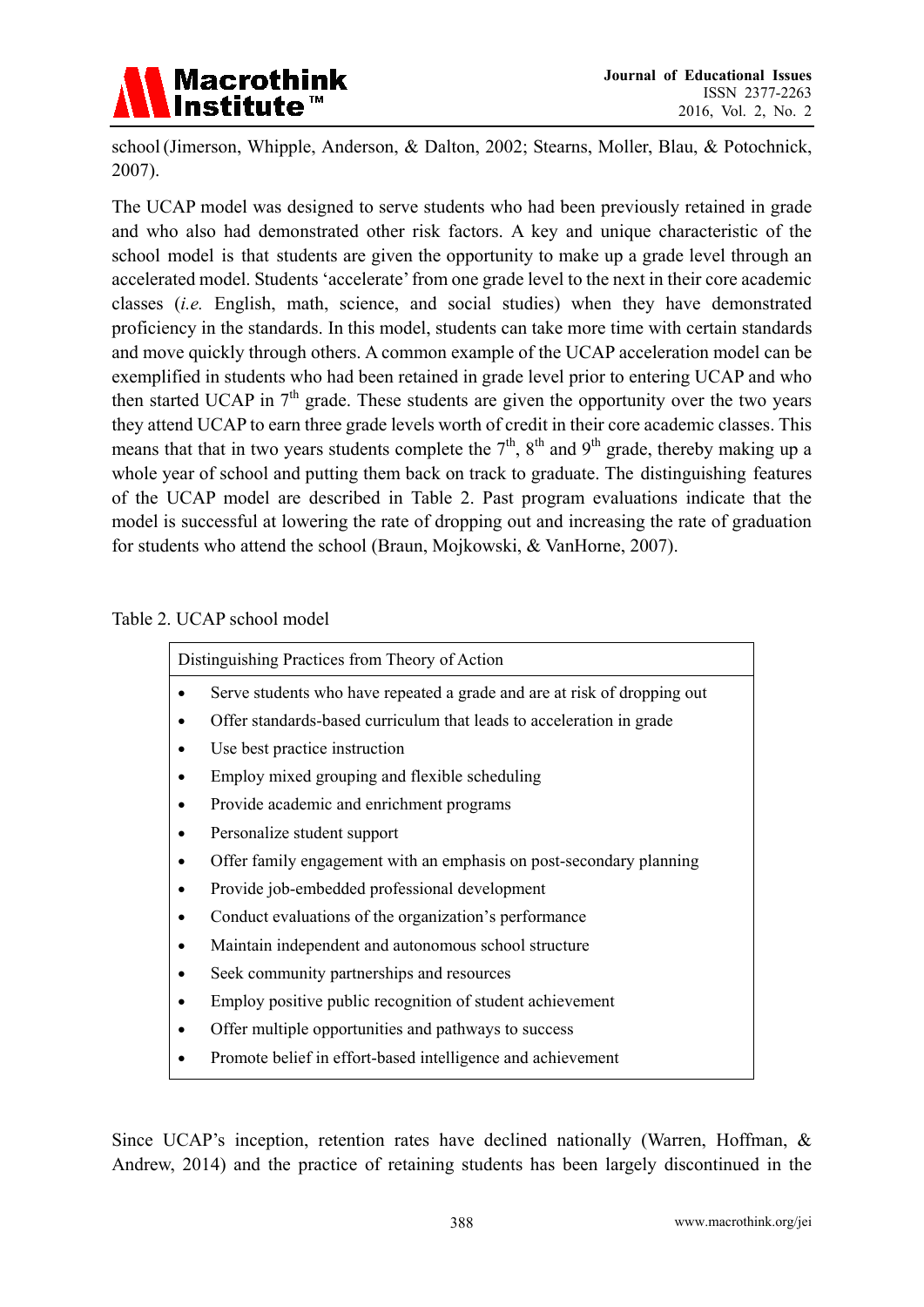

school's three sending districts. Since retaining in grade is linked to dropping out of school, this is a positive trend. However, students who are promoted without the needed mastery of skills and knowledge to succeed at the next grade level can experience similar negative academic and social implications as students who are retained in grade (Lynch, 2014). Though UCAP's sending districts are discontinuing the negative practice of retaining students, many students who would have been retained in the past are being promoted to the next grade level without the preparation they need to succeed. These students still need the intervention-based schooling UCAP offers, but are no longer easily identified by their characteristic of being retained in the past. This trend makes identification and recruitment difficult, and prompted the redesign of the school.

The UCAP staff has experimented with some program changes; however, to ground the evolution of the school model in data, this program evaluation was designed to give the school stakeholders perspectives of the key program components. An understanding of these key attributes will allow the school to leverage the most impactful practices in redesigning the program to meet future students' needs.

#### **2. Methodology**

The rationale for a mixed methods convergent evaluation design was to converge and triangulate the contrasting data sources to enrich the results and provide a holistic perspective on the phenomenon. In this design, quantitative and qualitative data were collected and analyzed independently, followed by mixing data in the interpretation phase. The quantitative phase focused on the relationship among demographic variables, UCAP outcomes, and high school outcomes for a group of students who completed UCAP. The quantitative research question that guided the inquiry was, *What are the relationships among students' demographic variables, UCAP outcomes (number of accelerations, rate of acceleration) and high school outcomes (attendance, GPA, credits earned, and graduation)?* The qualitative phase focused on the perceptions of students who had completed UCAP and the research question that guided the inquiry was, *How do students perceive UCAP practices?*

#### *2.1 Data Collection*

Demographic and UCAP outcome data from UCAP were compiled with high school outcome data from the school's largest district partner for students who completed UCAP between 2007-2009 to allow for an analysis of their high school outcome. All the data were uploaded into SPSS for analysis. Purposeful sampling was used whereby all students who completed UCAP between 2007-2009 were invited to participate in a focus group. Due to the high mobility of the population and their families, multiple means were used to reach the group, including mail, email, phone and social media. All participants who responded and expressed interest were included in the focus group ( $N = 8$ ). The moderator guide was reviewed by ( $N =$ 3) experts to ensure the group interview responses could inform the qualitative research question.

#### *2.2 Data Analysis*

Data analysis was accomplished separately for the quantitative and qualitative data sets,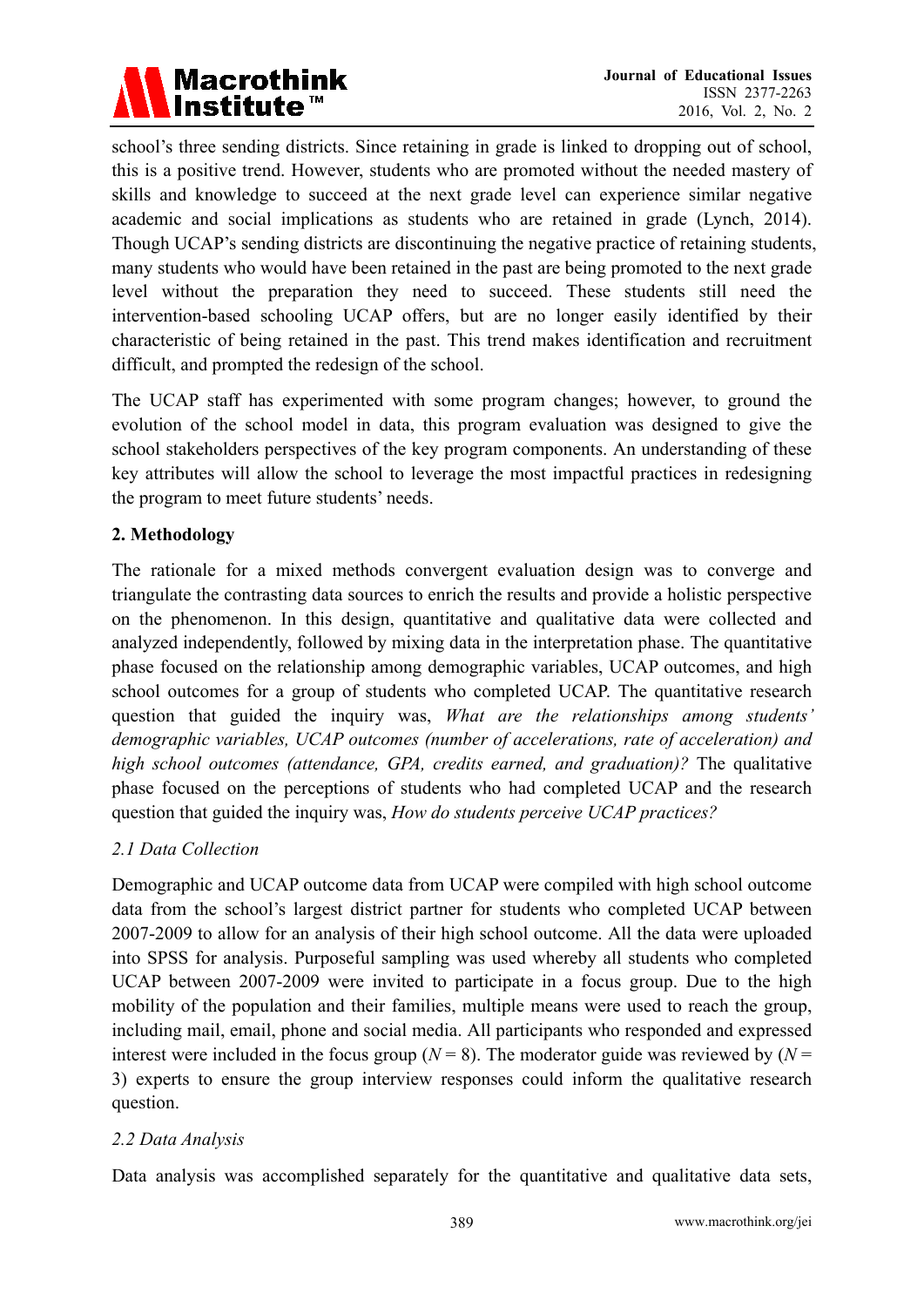

followed by connecting the data sets at the interpretation stage through three strategies (Onwuegbzie & Teddlie, 2003). Each separate data set was then compared (by using the quantitative results to aid the qualitative interpretation) and displayed in tables.

For the quantitative phase, descriptive data were generated for the key variables (see definitions in Table 3). Then, *t-*tests were used to analyze the demographic factors relating to the UCAP outcomes, hierarchical regression analyses were run to examine the degree the UCAP outcomes predicted the high school outcomes, and an analysis of variance was used to examine the relationship between the UCAP outcomes and the graduation status. For the qualitative phase, thematic analysis strategy (Krueger  $\&$  Casey, 2015) was applied to focus group data. A holistic review of the focus group transcripts by a research team was followed by thematic analyses which generated coding, thematic clustering, writing descriptive summaries and reporting the themes narratively while integrating participant quotes and supporting literature. Focus group themes were verified by the co-moderator as representing the key features of frequency, continuity and intensity.

| Concepts                    | Variables                                                                                                                                                                                                                                                                                                                                                                                                                                                                           |
|-----------------------------|-------------------------------------------------------------------------------------------------------------------------------------------------------------------------------------------------------------------------------------------------------------------------------------------------------------------------------------------------------------------------------------------------------------------------------------------------------------------------------------|
| <b>UCAP</b> Outcomes        | Rate of acceleration $(1, 1.5, 2)$ : if a student earned one grade level<br>٠<br>per year, one and a half grade levels per year, or two grade levels per year<br>Acceleration status (yes, no): whether or not a student earned an<br>additional grade level<br>Number of accelerations $(0-8)$ : the number of times a student<br>accelerated from one grade level to the next in a specific core academic<br>course in their second or only year at UCAP                          |
| Demographics                | Gender (male or female): as reported by parents<br>Race/Ethnicity: as reported by parents<br>Special Education (yes/no): whether or not a student has an<br>Individualized Education Plan (IEP)<br>Free/Reduced Lunch (yes/no): whether or not a student's household<br>income qualified them for free/reduced meals                                                                                                                                                                |
| <b>High School Outcomes</b> | Attendance rate: number of days present divided by the number of<br>days enrolled<br>Grade Point Average: a 0-4 scale was used to assign points to letter<br>grades (A = 4, B = 3, C = 2, D = 1, F = 0) and was averaged for each<br>student<br>Graduation status: categories reported by district<br>Credits earned per year: the number of credits earned per year a<br>student attended the district high school (for students who attended high<br>school for at least 90 days) |

Table 3. Definitions of variables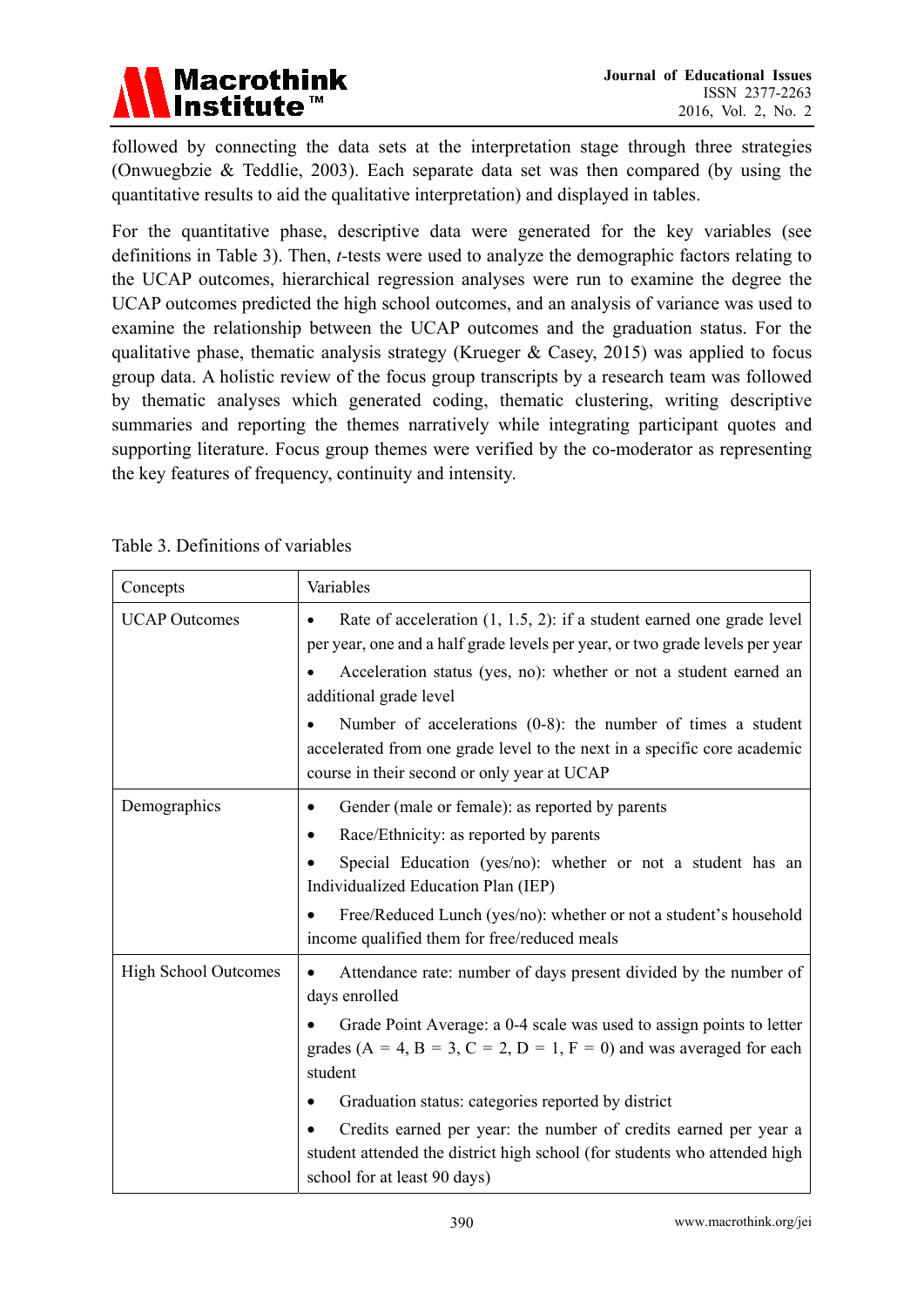

#### **3. Results**

First, the qualitative results are explained in the discussion of the five themes that emerged. Quantitative results are then represented by descriptive statistics and analyses that explored the relationships among demographics, UCAP outcomes and high school outcomes. Finally, the quantitative and qualitative results are compared.

#### *3.1 Qualitative Themes*

Five themes emerged from the analysis of focus group data, represented by participant quotes and supported by literature.

#### 3.1.1 Theme 1: "*They'll Never Give up on You*": Teacher as 'Warm Demander'

Participants described the educators in their school as adults who cared about them and conveyed an unrelenting belief that they could learn, despite previous setbacks. These assurances enabled students to experience personal transformation. One participant noted "They treated us more like family than like students" and another remarked, "it was more like they knew [you] personally. They knew what you were doing, where you were going after school, where you live." Participants also commented that teachers believed in their students' potential to grow. One participant shared, "… even when you want to give up the teachers, well, they'll always start to find a way to like help you out...they'll never give up on you." Several participants detailed strategies that teachers used to communicate the expectation of academic growth: "He forced us to read everything … He would just stare at me until I opened up a book … when I started reading … then he was smiling."

Perhaps most intense were the participants' descriptions of how these student-teacher relationships led to their transformation. One participant described a change in his relationship to reading: "Before I would hate reading, I would try everything for me not to read … but now I love reading … now … I'm home and I'll pick up a book to read." Another participant stated that one of his teachers: "... kind of changed my life around". A participant described his personal changeover while at the school:

*Before I even came to UCAP I was just on the bad road … My, my mom … told me you need to change … if not you're going to end like some of your friends who are dead or in jail. So when I came here, it was hard … changing from a bad kid and letting go of the bad things to try to do good for yourself. But … when I started talking to … all the teachers and then my friends changed … and I focused more on school than hanging out in the streets. So, if it wasn't for this school … I wouldn't be in school*.

Participants' descriptions of teacher practices aligned with the profile of a "warm demander", a teacher who develops strong interpersonal relationships while also demanding high levels of academic work (Bondy & Ross, 2008; Hammond, 2015; Kleinfeld, 1975; Ware, 2006). When a learner engages in challenge, or productive struggle, the brain increases its ability to process complex information. In order for students to take such academic risks, learning must happen within the context of a safe (warm) relationship so that learning is not prohibited by a threat response to social interactions the brain perceives as perilous. The interpersonal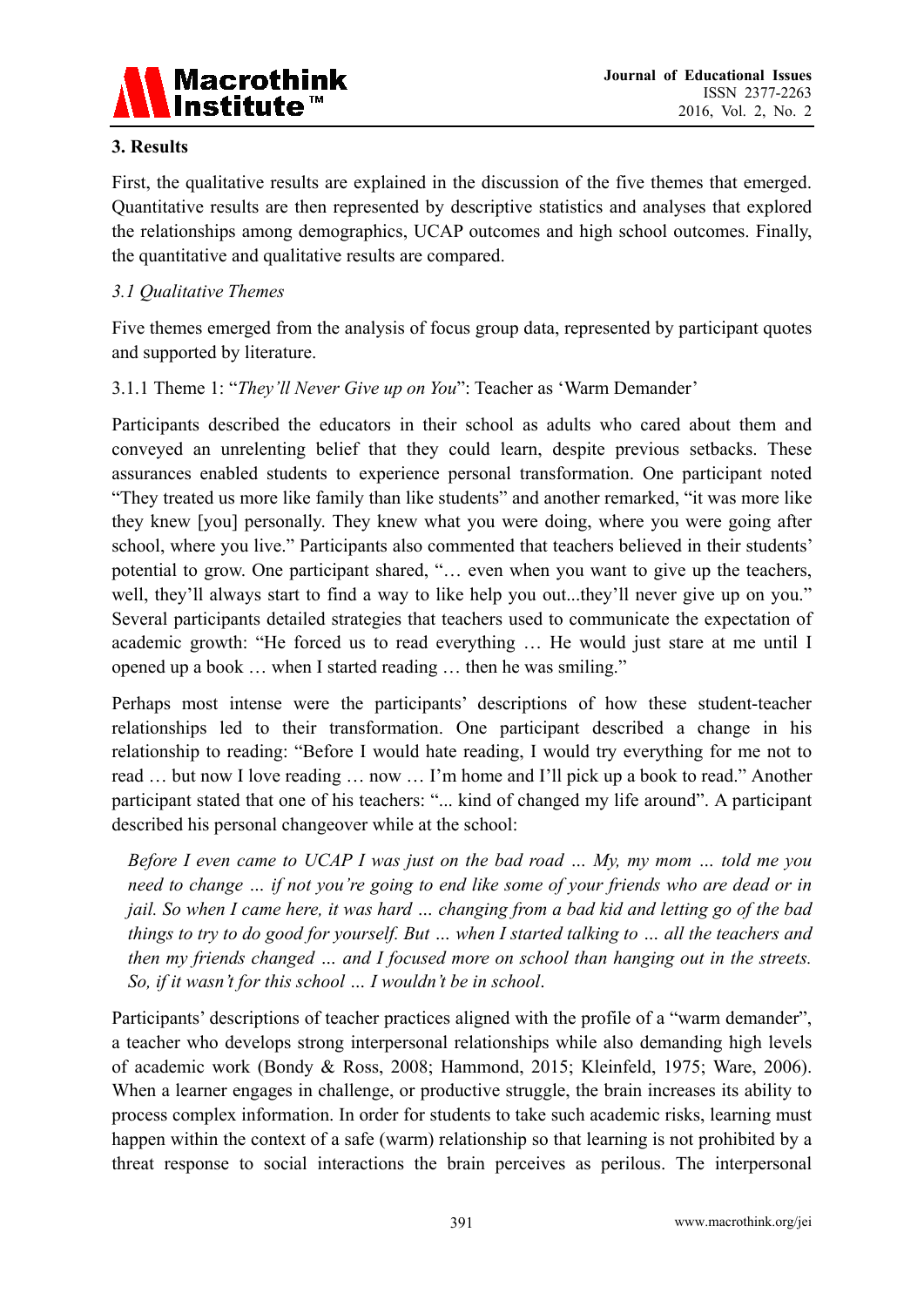

relationships characteristic of a warm demander approach enable teachers to set high expectations for academic risk-taking that results in productive struggle to increase the student's intellective capacity for high level academic work. If a teacher creates strong personal relationships with students, but does not adequately demand productive struggle, he/she will not effectively increase the student's intellective capacity (Hammond, 2015).

Focus group participants discussed the 'warm' aspects, like the strong interpersonal relationships with teachers, more than the 'demander' aspects, like high expectations and engagement in academically challenging work and performance. This suggests that the school should further cultivate the "demanding" components of the warm demander pedagogy, especially for boys and students receiving Special Education services who had significantly lower outcomes at UCAP.

#### 3.1.2 Theme 2: "*They Find Different Ways …*": Employing Diverse and Creative Practices

Participants discussed the diverse and creative practices the school and teachers used to engage, motivate, and support students in their growth in four areas: curriculum and pedagogy, personalized support, discipline, and extended learning opportunities. Diverse practices in curriculum and pedagogy included relevant curricular material and engaging instructional practices. For example, one student described her English teacher's creative response when social media and cellphones began to disrupt learning. The teacher created a writing assignment related to cell phone use, which lessened the extent to which cell-phone use disrupted learning and allowed students to refocus. Participants also noted that the diversity of teaching styles at the school emphasized multiple learning approaches. One participant stated, "One science teacher did it one way, another science teacher did it the other … They help you to see that, like, you're not limited to learn this way." Another noted that the school's approach was, "We're going to teach you everything from a variety of different ways."

Personalized practices such as intensive one-on-one support that enabled students to overcome learning challenges, and teacher strategies to restructure physical spaces allowed students to focus. Another area that reflected the importance of diverse practices included disciplinary methods, where participants described a wide range of practices that impacted them. While punitive practices (*e.g.* time out rooms) were noted, a larger focus was on restorative justice-oriented practices (*e.g.* community service), instructional responses (*e.g.* more one-on-one instructional support in a class in which the student struggled behaviorally) and rewards/incentives-based responses (*e.g.* special field trips). Finally, participants expressed that the variety of extended learning opportunities (the Beyond School program) was critical to their sustained engagement and growth.

Research supports participants' positive perceptions of diverse teacher and school practices (Reilly, Lilly, Bramwell, & Kronish, 2011). The personalized instructional support discussed by students has been shown to decrease likelihood of dropping out by increasing course success (Pinkus, 2008) and increase higher levels of academic achievement (McClure, Yonezawa, & Jones, 2010). Further, the range of disciplinary practices noted by participants represent alternatives to punitive, exclusionary practices (suspension, expulsion) and rather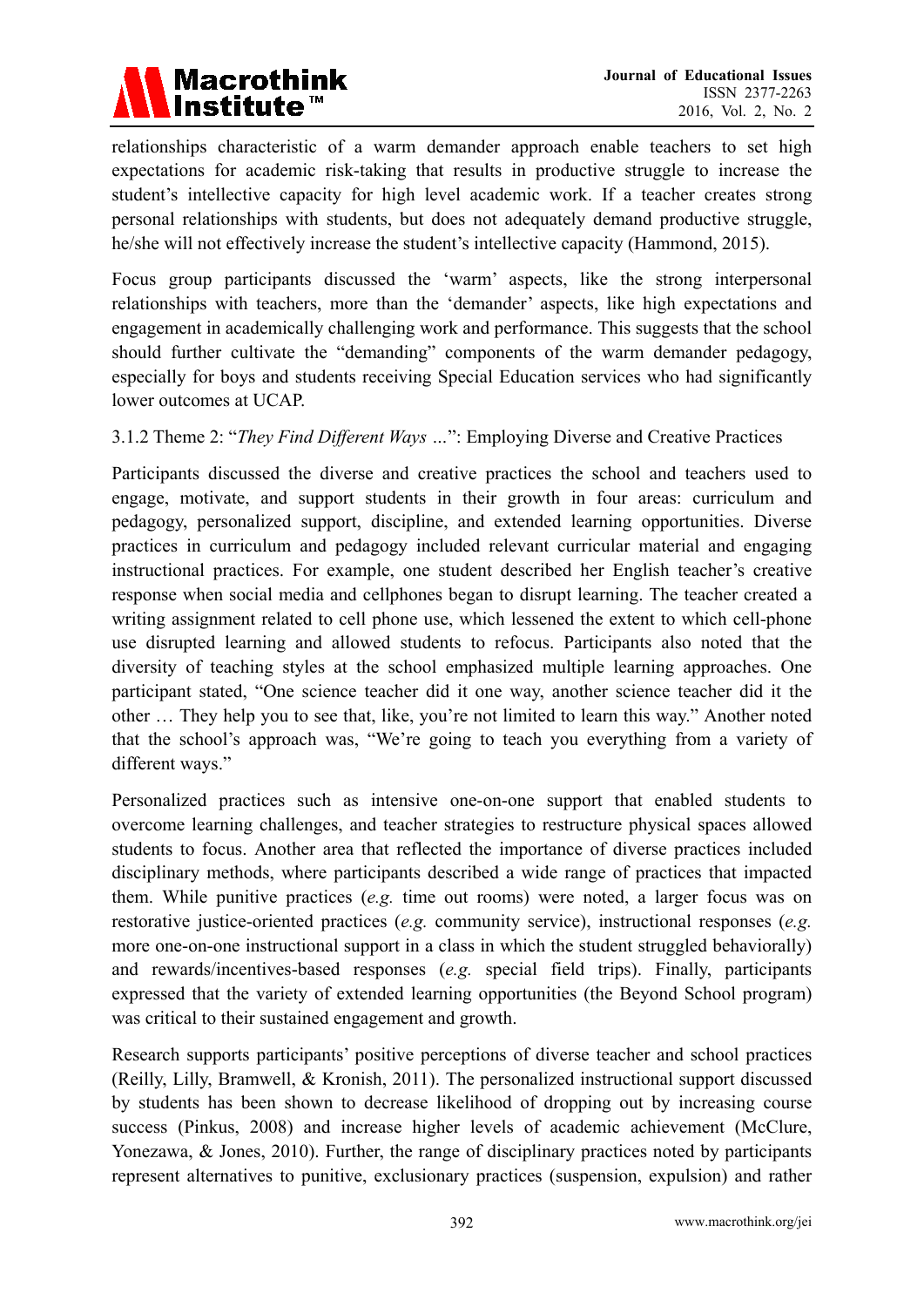

increase school connectedness (McNeely, Nonnemaker, & Blum, 2002), avoid removing students from the classroom (Yolanda et al., 2014), and disrupt disparities in discipline practices along lines of race, gender and sexual orientation (Gregory, Bell, & Pollock, 2014; Losen, 2015). Finally, participation in afterschool programs has been found to increase high school graduation (Afterschool Alliance, 2009), academic performance, consistent attendance, and positive attachment to school (McNeely et al., 2002), especially for diverse learners (Banks et al., 2001).

The robust conversation around the importance of diverse and personalized practices suggests the practices in this theme are strong and should be continued at the school. To further strengthen these practices, investing in the school-based professional learning community could further build the capacity of educators to employ diverse practices. Schools that cultivate "collective autonomy, or teachers' ability to act on their professional best judgment as they work with students in their classrooms" (McClaughlin & Talbert, 2006, p. 8) and "risk-taking behavior" (Thompson, Gregg, & Niska, 2004, p. 10) are critical to increasing the instructional creativity needed to effectively serve diverse learners.

#### 3.1.3 Theme 3: "*We're All One*": Being One Community

The value of membership within a small, tight-knit community in which they "knew" and were "known" by every community member was another key theme. One participant poignantly noted "we're all one", and another, "we're like a big ol' family.' Many expressed the value of personalized relationships with teachers. As one participant shared, "[At this school there are] teachers who actually get into your personal life and get you to do things rather than just have another kid in the class …" Participants also valued being served by a team of educators that took collective responsibility for every student's success. Of this, one participant stated, "It doesn't matter which teacher [you ask for help], because they all will help you with anything." Another participant described her experience getting after-school help: "Even if I didn't have that one teacher there, there was always another teacher whose door is open."

Finally, some participants noted that including parents in the community of adults who collectively supported student success initiated a positive turning point during times of struggle. One participant recalled, "there was one point when I thought I wasn't going to graduate because of English. And then Joe had a talk with my parents and then that's when I decided taking school a little bit more serious."

The value of a school community defined by personalized adult relationships, adults taking collective responsibility for student success, and parental involvement, is thoroughly supported by research (Chen & Gregory, 2010; Lisi, 2003; McClure et al., 2010; McLaughlin & Talbert, 2006; Wang & Khalil, 2013). The brain perceives social needs with the same intensity as survival needs (Rock, 2009) and this is especially true of the adolescent brain (Dobbs, 2011). The implication for schools is that when students feel socially disconnected from the school environment, their brain triggers a threat response, making learning more difficult (Rock, 2009). Membership within a small school community serves as a protective factor against this response.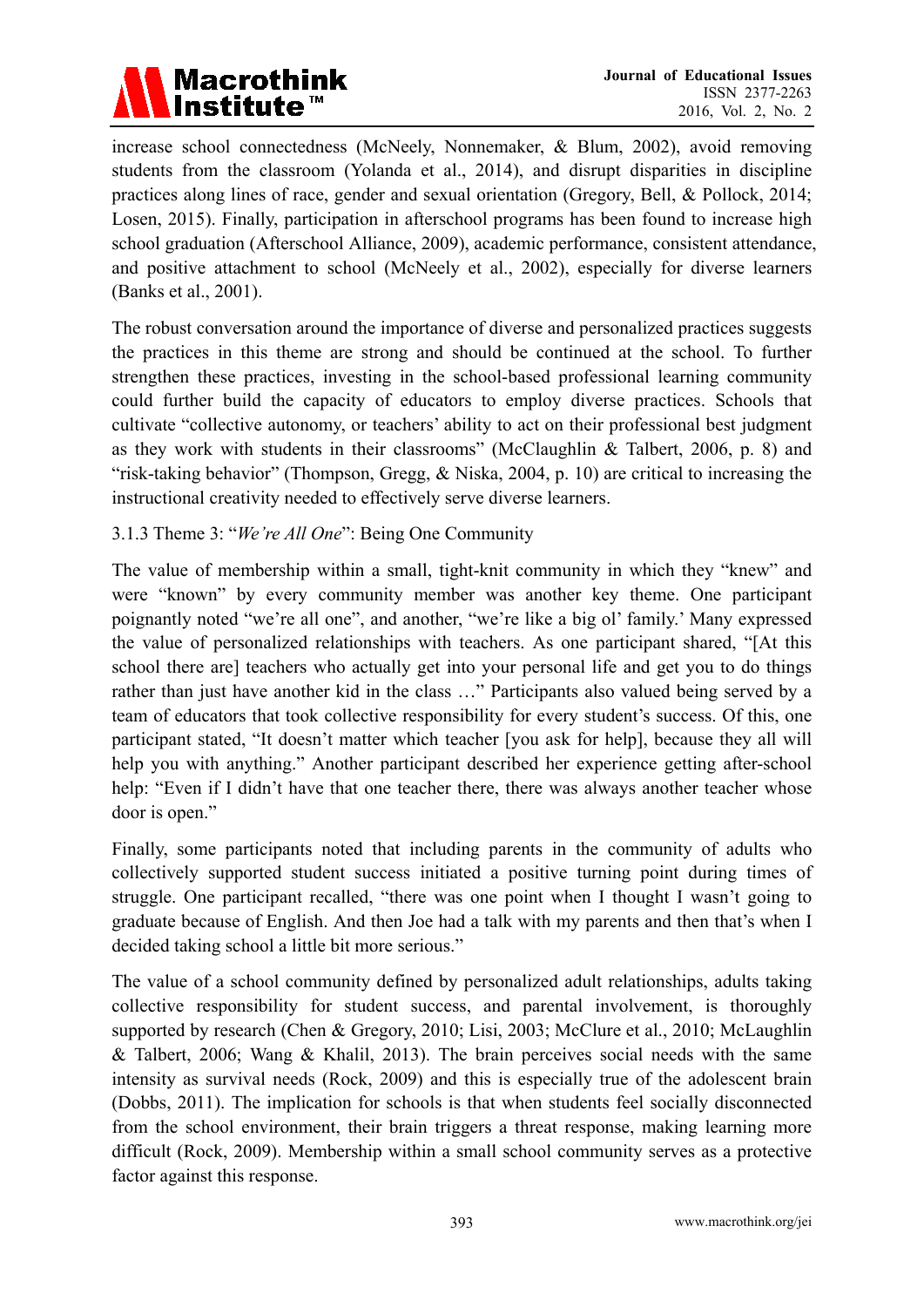

#### 3.1.4 Theme 4: "*Don't Just Sit There in the Back Just Watching*": Student Self-Efficacy

Participants were motivated by explicit and public evidence of their growth and efficacy as learners through meeting clear goals (*e.g.* acceleration, perfect attendance, public rewards). One participant remarked, "I always used to love to accelerate. If I didn't accelerate, I'd be disappointed." In discussing the power of goal setting and tracking, participants shared many ways this could be increased at the school. They also expressed that increased opportunities for students to see concrete evidence of their effort would amplify the school's positive impact on student success. Participants specifically stated that students would benefit from opportunities to set, monitor, and get feedback on their goals, and to publicly present their academic learning. One participant described a possible model for public feedback:

*I also think that they should have a feedback day when they've got maybe an hour or so and it would be, like, feedback Friday … take an hour during the day and all sit down in a room … and give each other feedback. Give your growth and your strength and what you can work on.* 

Another participant suggested a model for increased public goal-setting.

*Every Monday they can set a goal for something which you want to accomplish for the week. And Friday, see if you accomplished that or what you need to do to accomplish that a lot faster. We, we didn't have that, set of goal.* 

Participant comments suggest students would benefit from more opportunities to develop their self-efficacy as learners. For example, some participants attributed their success to the support of their teachers, rather than taking ownership for their success. Several participants suggested that the advice they would give to future students would be to, "Be proactive in class. Engage yourself in it. Don't just sit there in the back just watching …" Participants also discussed the difficulty of transitioning to a large high school where teachers did not provide as much support or personalized attention. This suggests that increased opportunities for students to see concrete evidence of their efficacy as learners, and take more personal ownership for their success, may prepare students to better enact skills as independent learners in a high school environment and beyond that is less supportive or personalized.

Research on the relationship between self-efficacy and student outcomes supports the students' recommendations to increase practices that cultivate self-efficacy (Gaylon, Blondin, Yaw, Nalls, & Williams, 2012; Hammond, 2015). The concept of self-efficacy, introduced by Albert Bandura, is defined by Gaylon et al., as "the term used to describe a person's belief that he/she has the ability to perform a particular activity or behavior" (p. 233). Hammond (2015) identifies self-efficacy as the core of "academic mindset" and explains that one's academic mindset creates a script that the brain codes "into its safety-threat system with instructions to either avoid certain learning situations or embrace them" (p. 112). This helps explain how self-efficacy enables learners to engage in the productive struggle that increases their intellective capacity, and in turn increase likelihood of academic achievement. Higher levels of self-efficacy increase academic performance, positive behavior, attendance rates, and higher aspirations for the future (Alvernini & Lucidi, 2011; Hudley, Daoud, Hershberg,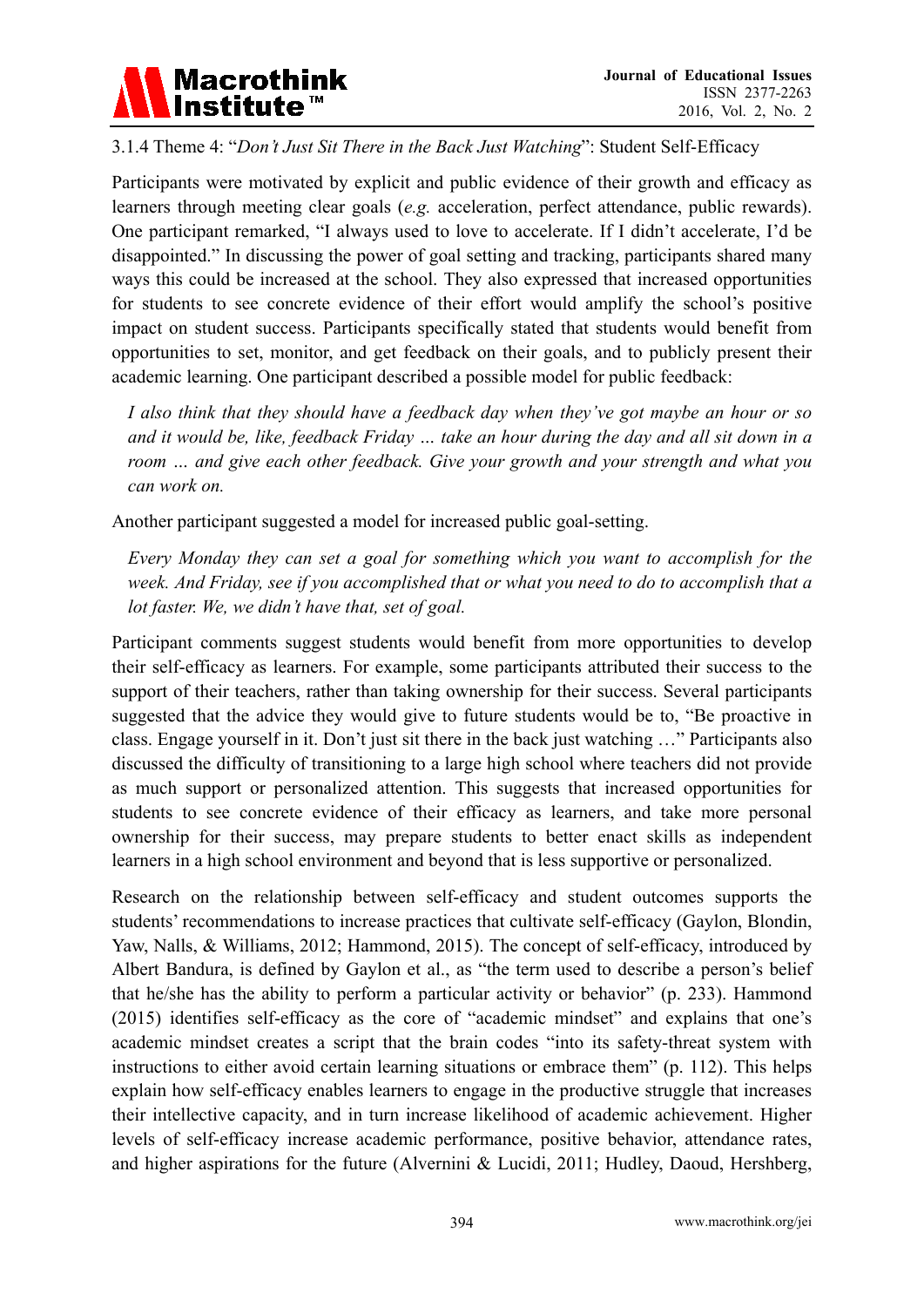

Wright-Castro, & Polanco, 2002; Lucio, Rapp-Paglicci, & Rowe, 2010; Niehaus, Rudasill, & Adelson, 2011). Finally, the students' specific recommendations to increase public goal setting and opportunities for feedback comprise practices that would increase self-efficacy by making learning visible (Estrada & Warren, 2014; Hammond, 2015; Hattie, 2009).

3.1.5 Theme 5: "*They Embrace Diversity. You Know, We Are Equal No Matter What*": Embrace Diversity, Uphold Equity

Participants expressed that diversity was embraced and equity was upheld at the school. They spoke about this in a number of ways, noting that the school embraced all students regardless of their background, race/ethnicity, socioeconomic status, etc.:

*You know, we all come from different backgrounds, like my own... I came from a really bad neighborhood…some people would come from a really good neighborhood and when we come here, it just, it really doesn't matter where you come from, who you are.* 

Another student remarked, "So what I like about UCAP is they embrace diversity … We were all treated as equal. It didn't matter where we came from." For students, this meant that the school was safe, absent of the negative experiences they endured in other schools, such as bullying or race-based discrimination. One student, who had experienced what she described as racism in high school described that at UCAP, "We don't see a lot of, you know, racial, there was never any racial comments going around." One student contrasted her experience at the school to negative prior school experiences:

*Another good thing that makes the school different from others is that it's a really safe place to come to. Like the middle school I was at before I came here, I was like severely bullied. And when I came here I almost instantly had friends and the teachers were so nice and they made sure that everybody was nice to each other and that you were in a safe place.* 

Research support participants' positive perception of the school's practice to embrace diversity and uphold equity. This school practice is critical and should be continued because when the brain's threat response is triggered, the neural response of the brain makes learning more difficult (Hammond, 2015; Rock, 2009). Students from marginalized groups are particularly susceptible to experiencing a threat response as a result of microaggressions ("the subtle, everyday verbal and nonverbal slights, snubs, or insults which communicate hostile, derogatory, or negative messages to people of color based solely on their marginalized group membership") (Hammond, p. 47). Schools need to craft conditions that decrease microaggressions and stereotype threat when members of a demographic group sense that their group is negatively stereotyped in relation to their ability to perform on a specific task (Mendozo-Denton, 2014) and increase feelings of acceptance and belonging (Banks et al., 2001; Gay, 2000).

Importantly, because students expressed that everyone was treated uniformly, UCAP staff might examine if they engage in "colorblindness", a practice in which all students are seen as the same, regardless of race, ethnicity or culture. In contrast, it is important for educators to build their understanding of complex characteristics of diverse racial, ethnic and cultural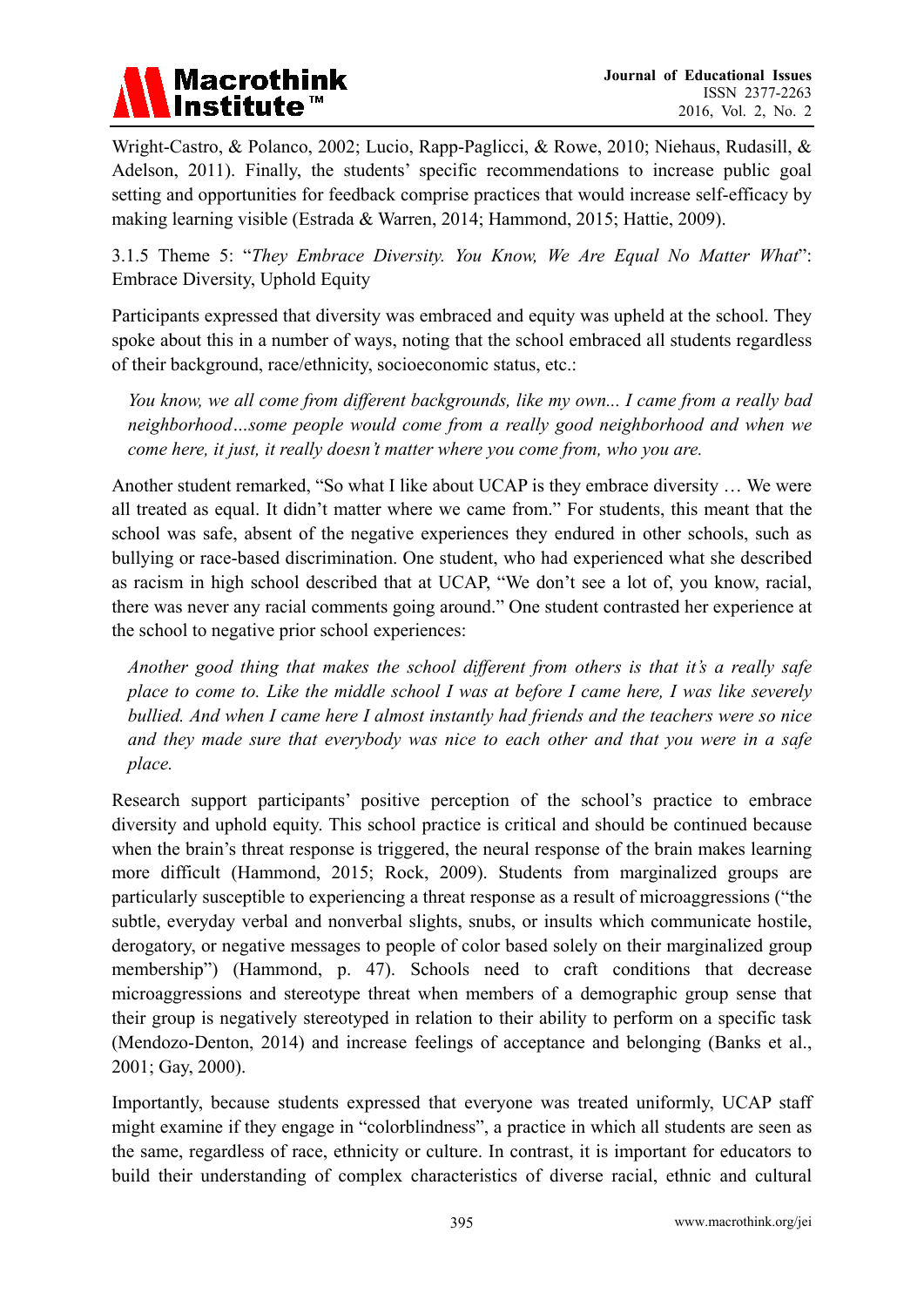

groups, the complex ways in which race, ethnicity, language, and social class interact to influence student behavior, and the sociopolitical context in which schools operate (Banks et al., 2001; Gay, 2000; Hammond, 2015; Kleinfeld, 1975; Pollock, 2008; Ware; 2006). The school might further amplify its practice of "embracing diversity" by examining student performance and engagement by subgroup to identify and address equity gaps, especially for the two groups highlighted in the quantitative data as having significantly lower UCAP outcomes (males and students receiving Special Education Services).

#### *3.2 Quantitative Descriptive Data*

The frequency and percentages for the quantitative variables are displayed in Tables 4-6 for students who completed UCAP in 2007 ( $n = 61$ ), 2008 ( $n = 43$ ), and 2009 ( $n = 60$ ). Table 4 displays the demographic variables.

| Demographics                    | Frequency | Percent |
|---------------------------------|-----------|---------|
| Gender                          |           |         |
| Male                            | 82        | 50      |
| Female                          | 82        | 50      |
| <b>Special Education Status</b> |           |         |
| N <sub>0</sub>                  | 147       | 90      |
| Yes                             | 17        | 10      |

Table 4. Demographic information for students  $(N = 164)$ 

Due the unique model that allows students to 'accelerate' or earn more than one credit a year in their core courses, there are a few ways to measure the acceleration outcomes. These are represented as variables in Table 5 and further defined in Table 3. The first way is by acceleration status: 33% of UCAP students in the study achieved at the highest level and earned an extra grade level or 'accelerated' in all their core courses. These students either earned three grade levels in two years (a 1.5 rate of acceleration) or even more challenging, they earned two grade levels in one year (a 2.0 rate of acceleration). Those students who did not earn an extra grade while they were at UCAP, but rather earned one grade for each year they attended had a 1.0 rate of acceleration, which represents typical growth at other schools. These first two ways to measure UCAP outcomes (acceleration status and rate of acceleration) report whether a student accelerated or earned an additional overall grade level (*e.g.* earned credit for  $7<sup>th</sup>$ ,  $8<sup>th</sup>$ , and  $9<sup>th</sup>$  grade in two years). The third way to view student outcomes at UCAP is by the number of accelerations a student earned in each course (number of accelerations). A student earns an 'acceleration' in a core academic course if they demonstrate competency in that course in an accelerated timeframe (*e.g.* a student who demonstrates all the competencies needed to complete  $7<sup>th</sup>$  grade science by 2/3rds of the way through their  $7<sup>th</sup>$ grade year 'accelerate' in  $7<sup>th</sup>$  grade because their pace of learning is accelerated). While  $38\%$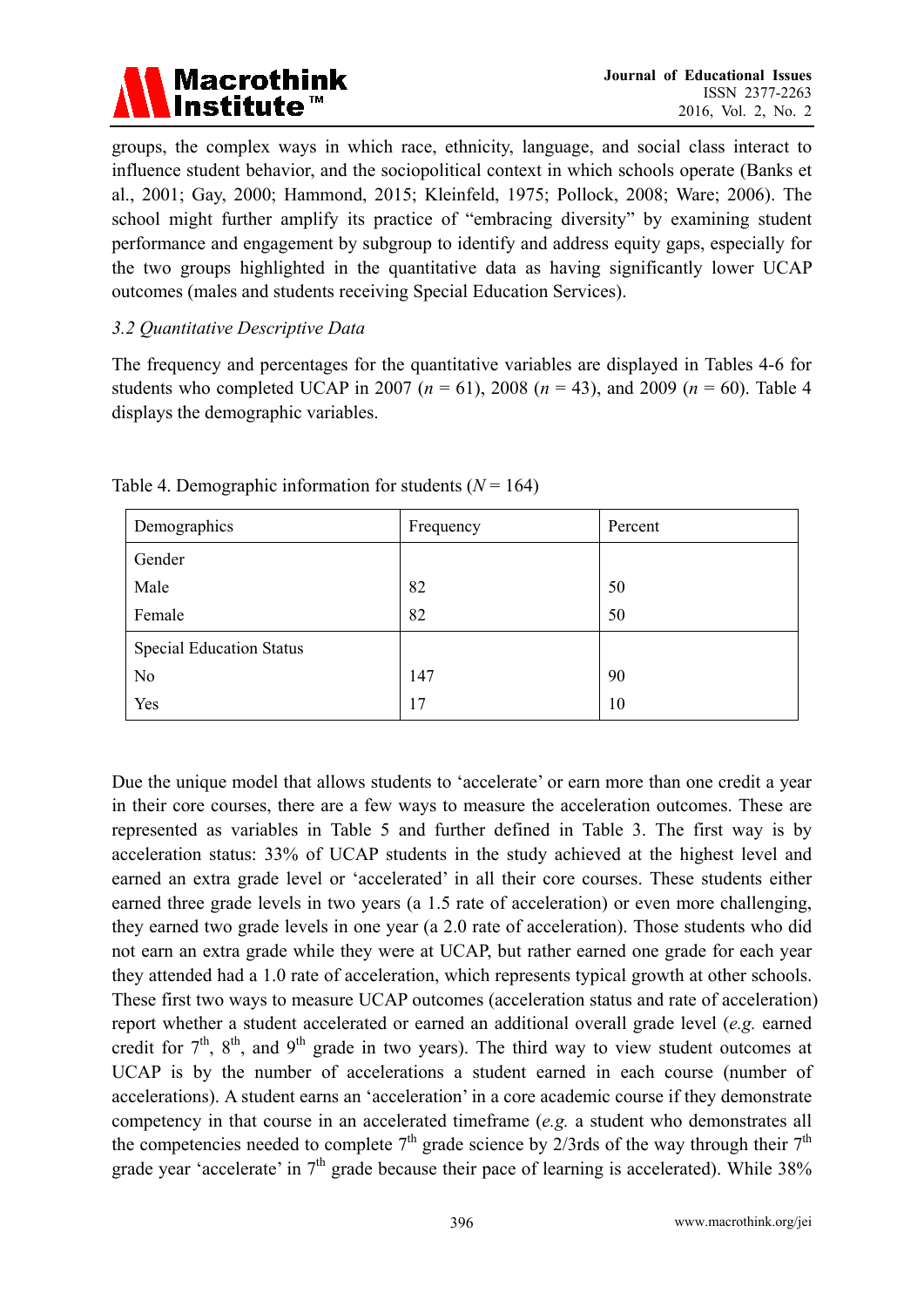

of students did not accelerate in any of their core academic courses (they progressed at a typical rate of progress), the remaining students earned between 1-8 accelerations in their courses in their second or only year at UCAP.

| <b>Acceleration Variables</b>  | Frequency | Percent        |
|--------------------------------|-----------|----------------|
| Acceleration status            |           |                |
| N <sub>0</sub>                 | 110       | 67             |
| Yes                            | 54        | 33             |
| Rate of acceleration           |           |                |
| $1.0$                          | 110       | 67             |
| 1.5                            | 37        | 23             |
| 2.0                            | 17        | 10             |
| Number of course accelerations |           |                |
| $\boldsymbol{0}$               | 63        | 38             |
| 1                              | 22        | 13             |
| $\overline{2}$                 | 16        | 10             |
| $\overline{3}$                 | $8\,$     | 5              |
| $\overline{4}$                 | 10        | 6              |
| 5                              | 16        | 10             |
| 6                              | $\,8\,$   | 5              |
| 7                              | 9         | 6              |
| 8                              | 12        | $\overline{7}$ |

Table 5. UCAP acceleration outcomes for  $(N = 164)$ 

The frequency, mean and standard deviations are displayed in Table 6 for each of the high school outcome (see Table 3 for definitions). The number of students who eventually transferred out of the district in the study was 47%. This made the calculation of a graduation rate impossible. Interestingly, 67% stayed in the district for at least 3 years before they transferred, graduated or dropped out.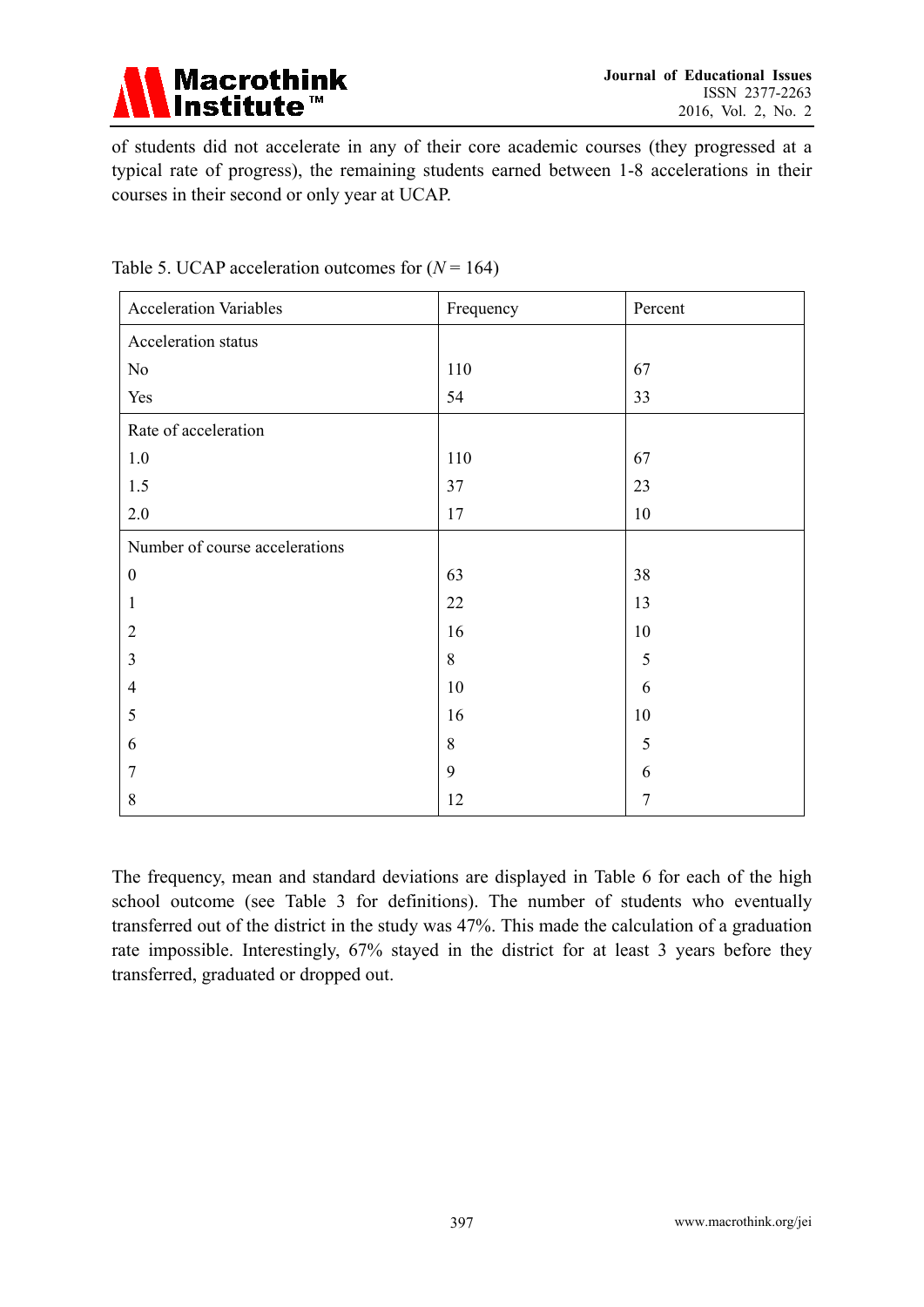

| High School Outcome Variables          | $\mathcal N$ | Mean or % | SD   |
|----------------------------------------|--------------|-----------|------|
| Attendance Rate                        | 140          | .72       | .22  |
| Grade Point Average                    | 137          | 1.19      | .89  |
| Credits Earned Per Year in District HS | $129*$       | 3.61      | 2.53 |
| <b>Graduation Status</b>               | 143          |           |      |
| Transferred                            | 67           | 47%       |      |
| Graduated                              | 63           | 44%       |      |
| Dropped out                            | 13           | 9%        |      |
| Years in District HS                   |              |           |      |
|                                        | 17           | 12%       |      |
| 2                                      | 29           | 21%       |      |
| 3                                      | 65           | 46%       |      |
| 4                                      | 28           | 20%       |      |
| 5                                      | 1            | $1\%$     |      |

Table 6. High school outcomes for students

*Note*. \* Only students who were enrolled for at least one semester included.

#### *3.3 Demographic Relationship to UCAP Outcomes*

The demographic variables were analyzed to explore their relationship to the UCAP outcomes that reported rate of acceleration and number of acceleration (see Tables 7 and 8). From this process, it was identified that both the rate of acceleration and number of accelerations was significantly higher for female than male students. Further, the rate of acceleration was significantly higher for students categorized as Asian, Hispanic, African American, and/or Native American than it was for student categorized as White. Finally, the number of accelerations was significantly higher for students who were not enrolled in Special Education services than it was for students who were enrolled in Special Education services.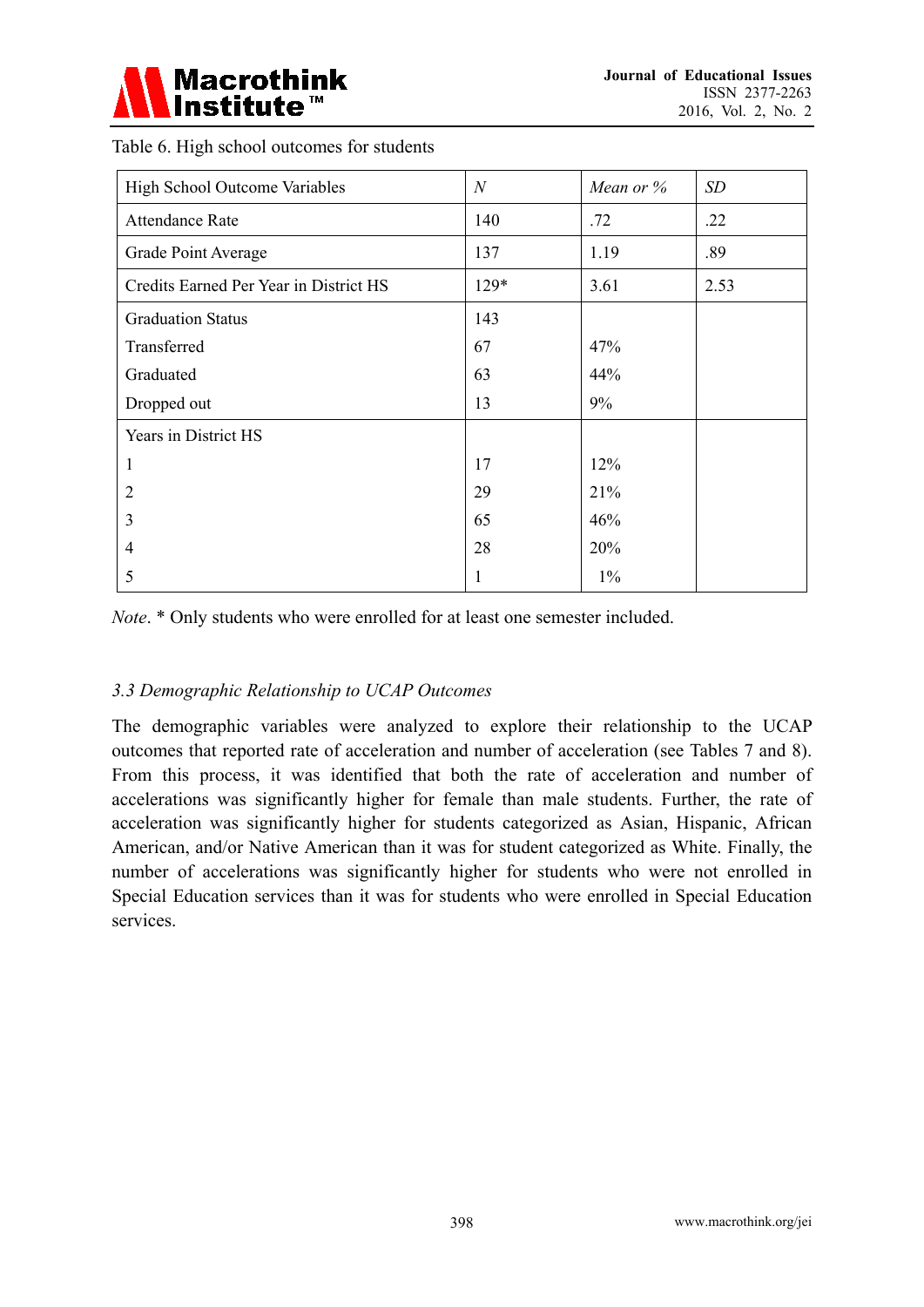

|                                     | $\boldsymbol{M}$ | SD   | $\mathfrak{t}$ | $\boldsymbol{p}$ | $d^*$ |
|-------------------------------------|------------------|------|----------------|------------------|-------|
| Gender                              |                  |      | 2.22           | .027             | .33   |
| Female $(n = 82)$                   | 1.27             | .37  |                |                  |       |
| Male $(n = 82)$                     | 1.16             | .29  |                |                  |       |
| <b>Special Education</b>            |                  |      | .90            | .372             |       |
| Yes $(n = 17)$                      | 1.15             | .29  |                |                  |       |
| No $(n = 147)$                      | 1.22             | .34  |                |                  |       |
| Race/Ethnicity                      |                  |      | 8.22           | .001             | 1.35  |
| AHANA* $(n = 153)$                  | 1.23             | .34  |                |                  |       |
| White $(n = 10)$                    | 1.00             | .00. |                |                  |       |
| Socioeconomic Level                 |                  |      | .64            | .521             |       |
| Yes Free/Reduced Meal ( $n = 139$ ) | 1.22             | .35  |                |                  |       |
| No Free/Reduced Meals ( $n = 23$ )  | 1.17             | .29  |                |                  |       |

Table 7. Results of t-test for demographics of students to rate of acceleration

*Note*. \* AHANA refers to Asian, Hispanic, African American, Native American, \*\* Effect size guidelines were as follows:  $.20 = \text{small}$ ,  $.50 = \text{medium}$ ,  $.80 = \text{large}$ .

|  |  |  | Table 8. Results of <i>t</i> -test for demographics of students to number of accelerations |
|--|--|--|--------------------------------------------------------------------------------------------|
|  |  |  |                                                                                            |
|  |  |  |                                                                                            |
|  |  |  |                                                                                            |

|                                     | $\overline{M}$ | SD   | $\boldsymbol{t}$ | $\boldsymbol{p}$ | $d^{**}$ |
|-------------------------------------|----------------|------|------------------|------------------|----------|
| Gender                              |                |      | 2.59             | .01              | .40      |
| Female $(n = 82)$                   | 3.01           | 2.99 |                  |                  |          |
| Male $(n = 82)$                     | 1.93           | 2.34 |                  |                  |          |
| <b>Special Education</b>            |                |      | 4.00             | .001             | 1.30     |
| Yes $(n = 17)$                      | .95            | 1.48 |                  |                  |          |
| No $(n = 147)$                      | 2.65           | 2.79 |                  |                  |          |
| Race/Ethnicity                      |                |      | .54              | .539             |          |
| AHANA* $(n = 153)$                  | 2.48           | 2.74 |                  |                  |          |
| White $(n = 10)$                    | 2.00           | 2.58 |                  |                  |          |
| Socioeconomic Level                 |                |      | .97              | .333             |          |
| Yes Free/Reduced Meal ( $n = 139$ ) | 2.55           | 2.75 |                  |                  |          |
| No Free/Reduced Meals ( $n = 23$ )  | 1.96           | 2.62 |                  |                  |          |

*Note*. \* AHANA refers to Asian, Hispanic, African American, Native American, \*\* Effect size guidelines were as follows:  $.20 = \text{small}$ ,  $.50 = \text{medium}$ ,  $.80 = \text{large}$ .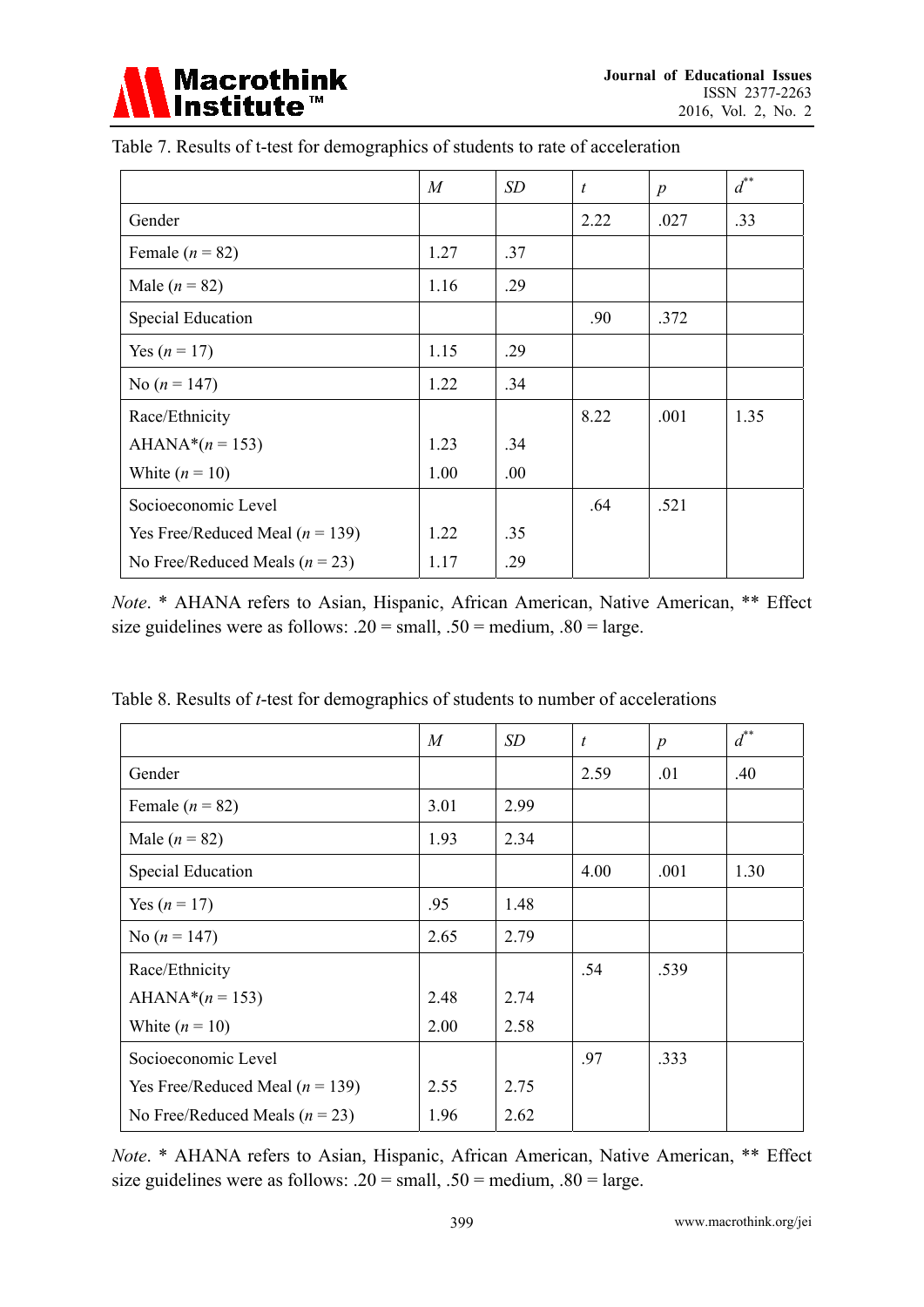

#### *3.4 Relationship between UCAP Academic Outcomes and High School Outcomes*

A series of three hierarchical multiple regression analyses explored the degree to which the two UCAP outcome variables (acceleration rate and number of accelerations) explained the variation in three of the high school outcome variables (attendance rate, grade point average, and credits earned per year), after controlling for the following demographic variables: Gender (male = 1, female = 2), Special Education (no = 0, yes = 1), Race/Ethnicity (White = 0, Asian, African American, Hispanic, Native American = 1), Socioeconomic Level (No Free/Reduced Lunch = 0, Free/Reduced = 1). In each analysis, the only control/demographic variable that explained a significant amount of variation was socioeconomic level. Students with a higher socioeconomic level (*i.e.*, not qualified for free/reduced meals) had lower attendance rates and GPA than students with a lower a socioeconomic level. This finding contradicts state results, but is likely due to the unique characteristics (*e.g.* retained in school) of the students enrolled in the school.

3.4.1 Hierarchical Regression Analyses: Demographic and UCAP Acceleration Variables Predicting High School Outcomes

After controlling for the demographic variables, the number of accelerations a student earned at UCAP was found to be a significant predictor ( $R = .30$ ,  $R^2 = .09$ ,  $p = .004$ , medium effect size) of high school attendance rate. The rate of accelerations did not enter in the equation, as it did note explain a significant additional amount of the variation in the high school attendance rate.

After controlling for the demographic variables, the number of accelerations was also found to be significant predictor  $(R = .33, R^2 = .11, p < .05,$  medium effect size) of high school grade point average. As with attendance, the rate of accelerations did not enter in the equation, as it did not explain a significant additional amount of the variation in the high school grade point average.

Finally, after controlling for the demographic variables, the number of accelerations was also found to be a significant predictor ( $R = .36$ ,  $R^2 = .13$ ,  $p = .002$ , medium effect size) of high school credits earned per year. And again, the rate of accelerations did not enter in the equation, as it did not explain a significant additional amount of the variation in the high school credits earned per year.

3.4.2 ANOVA Analysis: UCAP Acceleration Variables Relationship to High School Graduation Status

The final analyses for exploring the relationship between the UCAP outcomes and the high school outcomes were two one-way ANOVAs with the Scheffé post hoc test. These analyses examined the extent to which there was a relationship between the two UCAP acceleration variables (number of accelerations and rate of acceleration) and the students' graduation status (dropped out, transferred, and graduated). Students who graduated had a significantly higher number of accelerations ( $M = 3.35$ ) than students who dropped out ( $M = 2.08$ ) or transferred ( $M = 2.04$ ) ( $F = 4.19$ ,  $p = .017$ ,  $\eta^2 = .06$ , medium effect size). No differences were found among the groups for the rate of acceleration.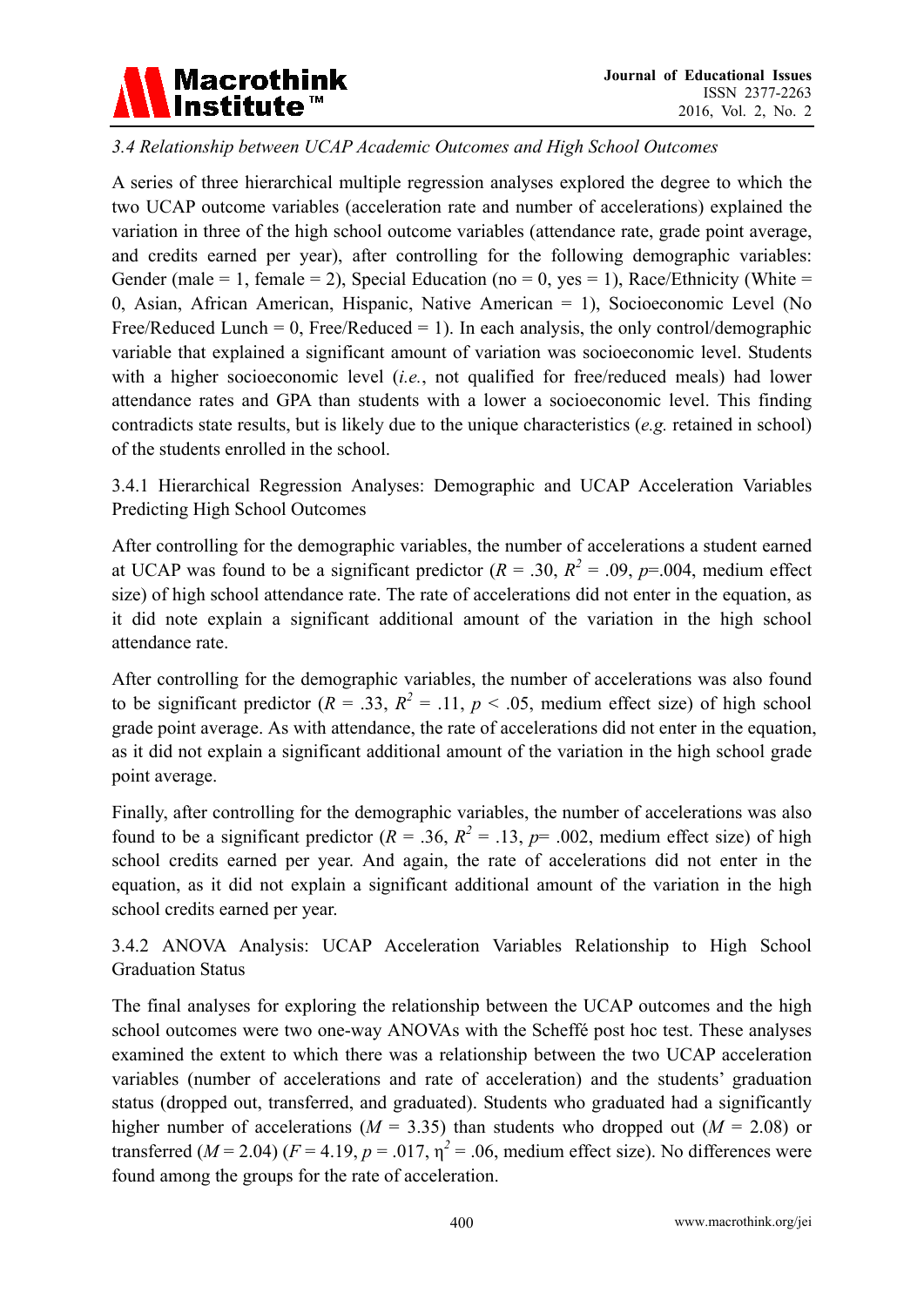

In summary, the three key quantitative results indicated: (1) Females had a statistically significant greater rate of acceleration and number of accelerations at UCAP than males. (2) The rate of acceleration (whether a student earned 1 grade per year, 1.5 grades per year or 2 grades per year) did not have a statistically significant relationship with any of the high school outcomes. (3) In contrast, the number of accelerations a student earned in their core academic courses in their last or only year at UCAP had a statistically significant relationship with all of the high school outcomes.

#### *3.5 Connecting the Quantitative and Qualitative Results*

The analysis of quantitative and qualitative strands occurred independently, with data mixed during the interpretation phase. Results from both strands were compared to infer meaning and confirm interpretations (see Table 9).

| Qualitative Themes                                    | Key Quantitative Results                                                                                                           |                                                                                                                              |                                                                                                                                                             |  |  |
|-------------------------------------------------------|------------------------------------------------------------------------------------------------------------------------------------|------------------------------------------------------------------------------------------------------------------------------|-------------------------------------------------------------------------------------------------------------------------------------------------------------|--|--|
|                                                       | Number of Accelerations<br>at UCAP significant<br>predictor of HS outcomes                                                         | <b>UCAP</b> outcomes for<br>males significantly lower<br>than females                                                        | Students making up a<br>grade (rate of<br>acceleration) not<br>significant predictor of<br>HS outcomes                                                      |  |  |
| Student<br>Self-Efficacy                              | Setting, monitoring and<br>celebrating progress (e.g.<br>achieving accelerations)<br>increases student efficacy<br>in high school. | Males may need<br>increased opportunities<br>to set, monitor and<br>celebrate progress.                                      | Smaller, clear goals (e.g.<br>measured by number of<br>accelerations) may<br>increase self-efficacy<br>more than large goals<br>$(e.g.$ making up a grade). |  |  |
| Teacher as Warm<br>Demander                           | Engaging students in<br>productive struggle<br>communicates teacher<br>belief in student ability to<br>meet high expectations.     | Males may need<br>increased opportunities<br>for productive struggle.                                                        | Smaller, clear goals may<br>encourage students to<br>engage in productive<br>struggle more than a<br>large goal.                                            |  |  |
| <b>Employing Diverse</b><br>and Creative<br>Practices | Provide scaffolding by<br>diversifying learning<br>approaches while not<br>lowing expectations.                                    | Males may need<br>increased scaffolding by<br>diversifying learning<br>approaches while not<br>lowering the<br>expectations. | Smaller, clear goals may<br>scaffold high<br>expectations, rather than<br>working to achieve a<br>large goal.                                               |  |  |
| Being One<br>Community                                | Culture of strong<br>community connection<br>can be used to increase                                                               | Data on males and other<br>subgroups of students<br>should be tracked to                                                     | Smaller, clear goals may<br>help students feel<br>connected to the                                                                                          |  |  |

#### Table 9. Comparing qualitative and quantitative results to connect findings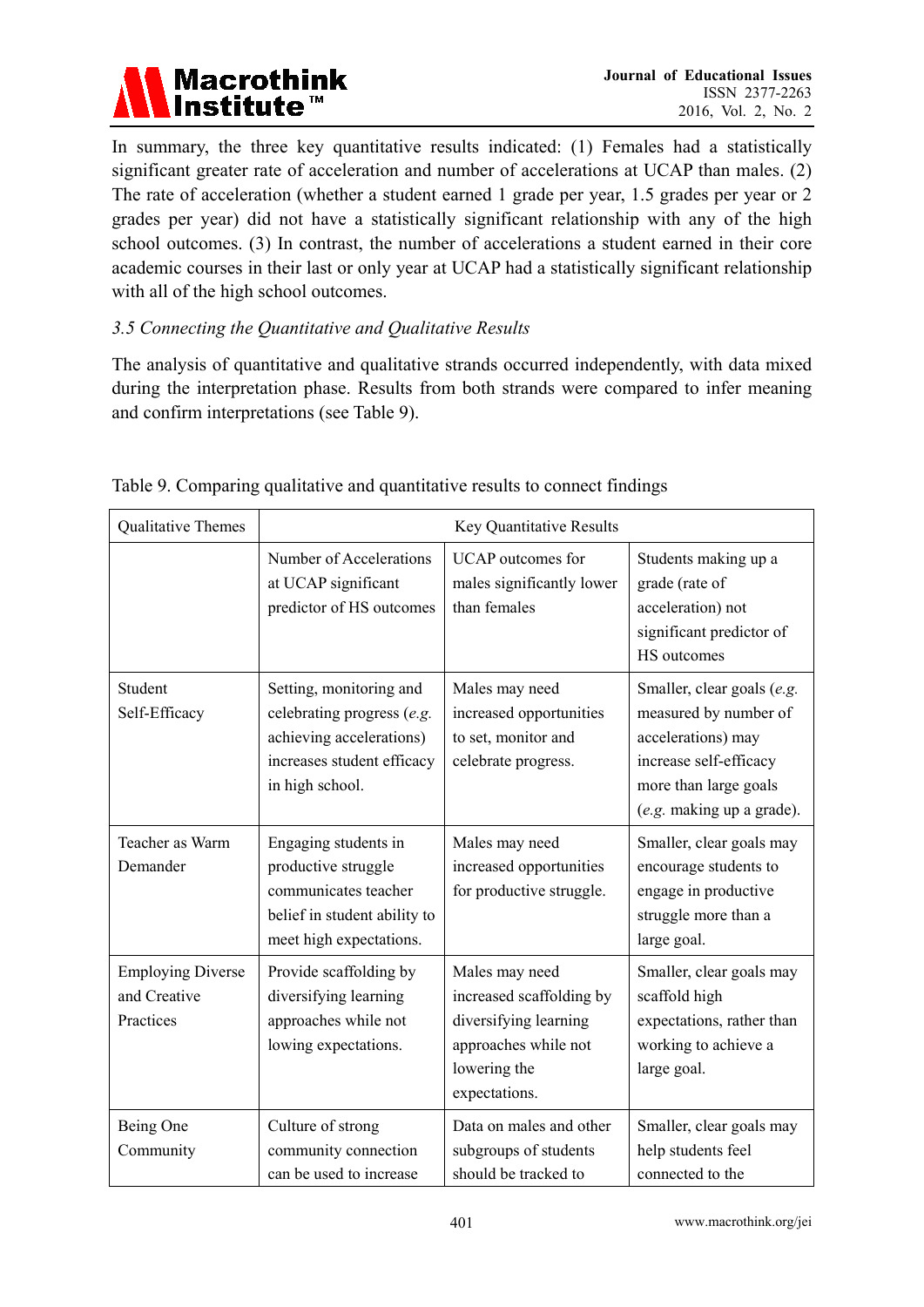

|                                            | UCAP staff's capacity to<br>take set, monitor<br>progress, and act on data<br>to improve practice for<br>all students. | ensure all students feel<br>emotionally and<br>academically successful<br>and connected.                        | community because they<br>offer more chance to<br>celebrate all students<br>accomplishments than<br>large goals. |
|--------------------------------------------|------------------------------------------------------------------------------------------------------------------------|-----------------------------------------------------------------------------------------------------------------|------------------------------------------------------------------------------------------------------------------|
| Embrace Diversity,<br><b>Uphold Equity</b> | Diversity is a strength<br>and can be used to<br>increase cultural<br>competence of staff and<br>students.             | May need to increase<br>focus on unique assets of<br>male students to increase<br>equitable gender<br>outcomes. | Smaller, clear goals may<br>help increase equitable<br>outcomes compared to<br>large goals.                      |

#### **4. Conclusions**

The UCAP model demonstrates many strengths that enable student success. Evidence suggests that student success at UCAP, when measured by the number of accelerations, is a predictor of every high school outcome in the study. Furthermore, UCAP alumni articulated two important school and teacher practices that contribute to student success at UCAP and beyond: being part of a safe community and employing diverse and creative practices in and out of school. Thus, UCAP should continue these vigorous practices and use them to further increase four practices (further discussed in the remainder of this section) that emerged from the converged findings (Table 9) to evolve the school design. The four recommended practices are: (1) Increase way for students to set, monitor, and share publicly their progress toward clear smaller goals; (2) Increase expectations for students to meet high learning goals; (3) Use the same practices suggested for the students to set, monitor, and share clear goals in the adult community, specifically around student subgroups who are not performing as well as others (*e.g.* males); and (4) Increase diverse cultural reference points and practices by strengthening the cultural competent practices of the adults and students.

The most significant practice to incorporate in the redesign are ways for students to set, track, monitor, and share publicly their progress and learning to build their self-efficacy as learners and students. Findings converge and corroborate this conclusion. Students at UCAP who had a greater number of accelerations in their core academic courses were engaging in this practice more often and had significantly better high school outcomes. This suggests that the monitoring and celebrating of smaller clear goals (*e.g.* measured by number of accelerations) may increase self-efficacy more than large goals (*e.g.* earning credit for an additional grade level). Focus group participants offered more specific suggestions relating to this practice than any other area.

Further, findings suggest that the school should deepen student engagement in more rigorous, complex learning. While the number of accelerations predicted high school outcomes, a majority of students did not meet the highest goal set for them at UCAP and make up a grade (acceleration rate 1.5 and 2). This, along with the focus group participants' comments about wanting rigor increased, suggests the need to find ways to raise expectations for students.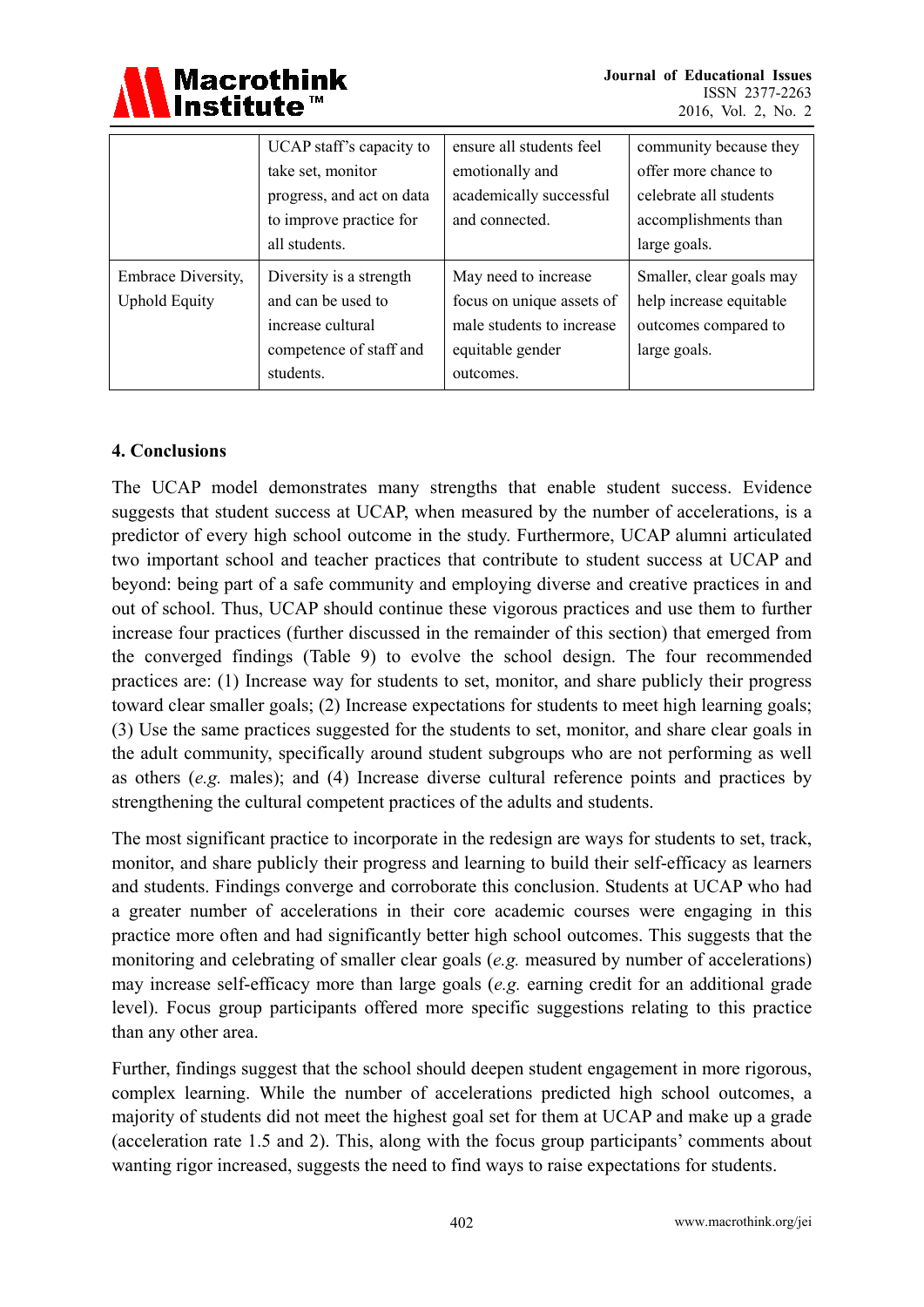

The next area to strengthen is to use the same practices suggested for the students to set, monitor, and assess clear and high goals in the adult learning community, specifically around student subgroups who are not performing as well as others. The data suggests that the subgroups of males and students receiving special education services may not be as well served by the school design as their peers. Examining student performance and engagement data by subgroup to identify, address and close equity gaps will build the adult learning community's capacity to continue to do so.

The final key finding is to increase the inclusion of diverse cultural reference points and practices by strengthening the cultural competent practices of the adults and students. This could further affirm the unique identities of the students and create a more pluralistic school culture in which students' differences are valued as assets, which in turn can increase students' brains ability to learn in a safe and affirming environment.

This study affirmed the results of prior UCAP program evaluations that there is a strong and positive relationship between the UCAP practices and student success. The study also further unpacked the design features that are most significant to students and suggested four key areas to strengthen as part of the evolution of the school design. The results of over 25 years of implementation of a unique school model, as well as the next steps identified in this study, can also be used to illuminate direction for other schools serving linguistically and culturally diverse students who may be at risk for dropping out of school.

#### **Acknowledgements**

This research was supported by a grant from the Nellie Mae Foundation to the Urban Collaborative Accelerated Program.

#### **References**

Afterschool Alliance. (2009). Afterschool: A High school dropout prevention tool. *Afterschool Alert Issue Brief, 38*.

Alivernini, F., & Lucidi, F. (2011). Relationship between social context, self-efficacy, motivation, academic achievement, and intention to drop out of high school: A Longitudinal study. *The Journal of Educational Research, 104*(4), 241-252. https://doi.org/10.1080/002206 71003728062

Balfanz, R., Herzon, L., & Mac Iver, D. J. (2007). Preventing student disengagement and keeping students on the graduation path in urban middle-grades schools: Early identification and effective interventions. *Educational Psychologist, 42*(4), 223-235. https://doi.org/ 10.1080/00461520701621079

Banks, J. A., Cookson, P., Gay, G., Hawley, W. D., Irvine, J. J., Nieto, S., Schofield, J. W., & Stephan, W. G. (2001). Diversity Within Unity: Essential Principles For Teaching and Learning In a Multicultural Society. *Phi Delta Kappan, 83*(3), 196. https://doi.org/10.1177/ 003172170108300309

Bondy, E., & Ross, D. (2008). The Teacher as Warm Demander. *Educational Leadership,*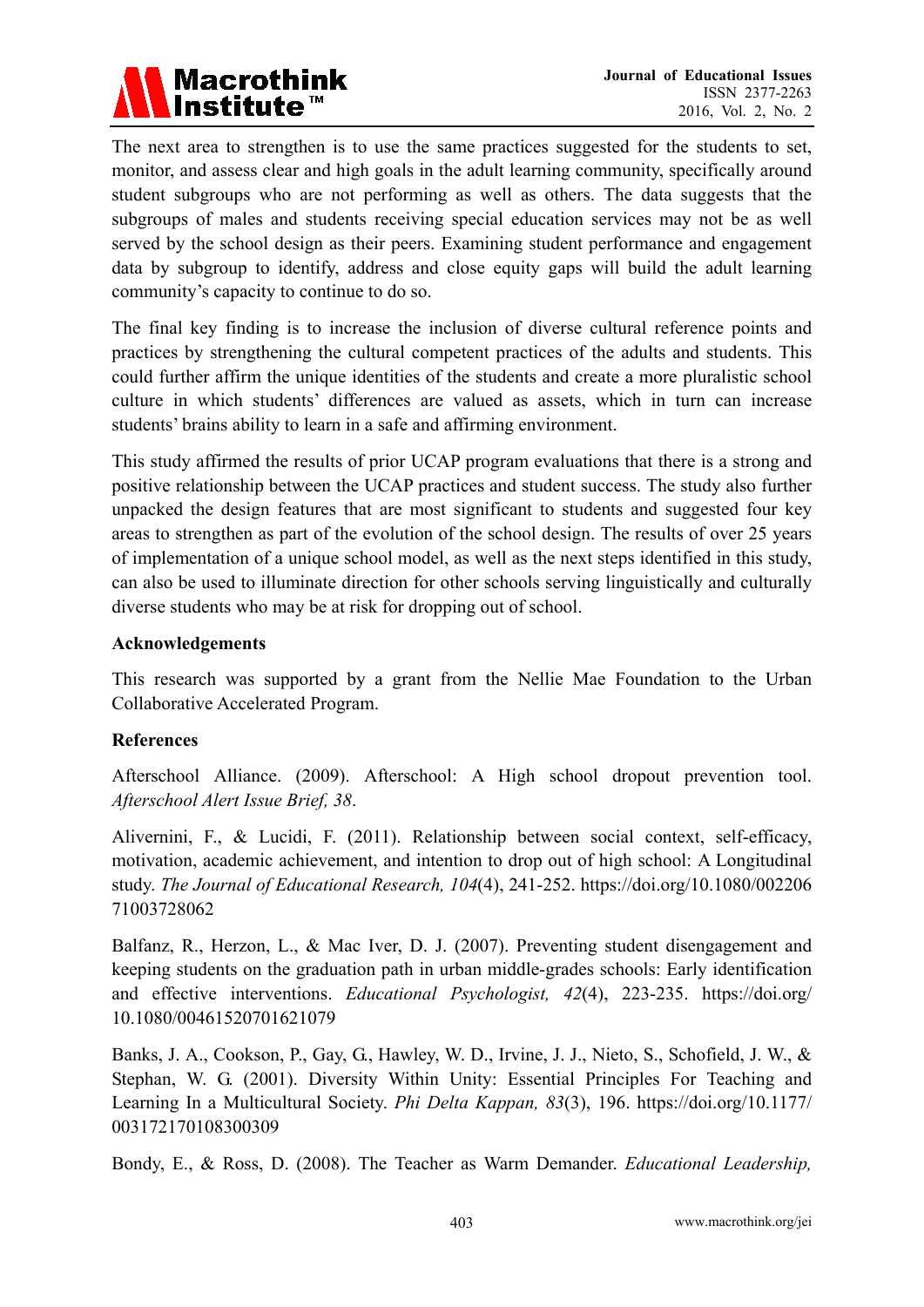

*66*(1), 54-58.

Braun, D., Mojkowsi, C., & Van Horne, W. (2007). *Student performance outcomes of a Rhode Island public alternative school: The challenge and the results*. Retrieved from http://www.ucap.org/whatever\_it\_takes/UCAP\_Eval\_Report\_part1.pdf

Bridgeland, J. M. (2010). The New dropout challenge: Bridging gaps among students, parents, and teachers. *New Directions for Youth Development, 127*, 101-110. https://doi.org/10.1002/ yd.366

Chen, W., & Gregory, A. (2010). Parental involvement as a protective factor during the transition to high school. *The Journal of Educational Research, 103*(1), 53-62. https://doi.org/ 10.1080/00220670903231250

Dobbs, D. (2011). Teenage Brains. *National Geographic.* Retrieved from http://ngm.national geographic.com/2011/10/teenage-brains/dobbs-text/2

Estrada, B., & Warren, S. (2014). Increasing the writing performance of urban seniors placed at-risk through goal-setting in a culturally responsive and creativity-centered classroom. *Journal of Urban Learning, Teaching, and Research, 10*, 50-63.

Galyon, C., Blondin, C., Yaw, J., Nalls, M., & Williams, R. (2011). The relationship of academic self-efficacy to class participation and exam performance. *Social Psychology of Education Soc Psychol Educ, 15*(2), 233-249. https://doi.org/10.1007/s11218-011-9175-x

Gay, G. (2000). The Power of Caring. *Culturally responsive teaching theory, research, and practice*. New York, NY: Teachers College Press.

Gregory, A., Bell, J., & Pollock, M. (2014). *How educators can eradicate disparities in school discipline: A Briefing paper on school-based interventions*. Retrieved from http://www.indiana.edu/~atlantic/wp-content/uploads/2014/12/Disparity Intervention Full 1 21114.pdf

Hammond, Z. (2015). *Culturally Responsive Teaching and The Brain: Promoting authentic engagement and rigor among culturally and linguistically diverse students*. Thousand Oaks, CA: Corwin.

Hattie, J. (2009). *Visible learning: A Synthesis of over 800 meta-analyses related to achievement*. New York, NY: Routledge.

Hudley, C., Daoud, A., Hershberg, R., Wright-Castro, R., & Polanco, T. (April 1, 2002). *Factors supporting school engagement and achievement among adolescents*. Paper presented at Annual Meeting of the American Educational Research Association, New Orleans.

Jimerson, S. R., Ferguson, P., Whipple, A. D., Anderson, G. E., & Dalton, M. J. (2002). Exploring the association between grade retention and dropout: A Longitudinal study examining socio-emotional, behavioral, and achievement characteristics of retained students. *The California School Psychologist, 7*, 51-62. https://doi.org/10.1007/BF03340889

Kleinfeld, J. (1975). Effective Teachers of Eskimo and Indian Students. *The School Review,*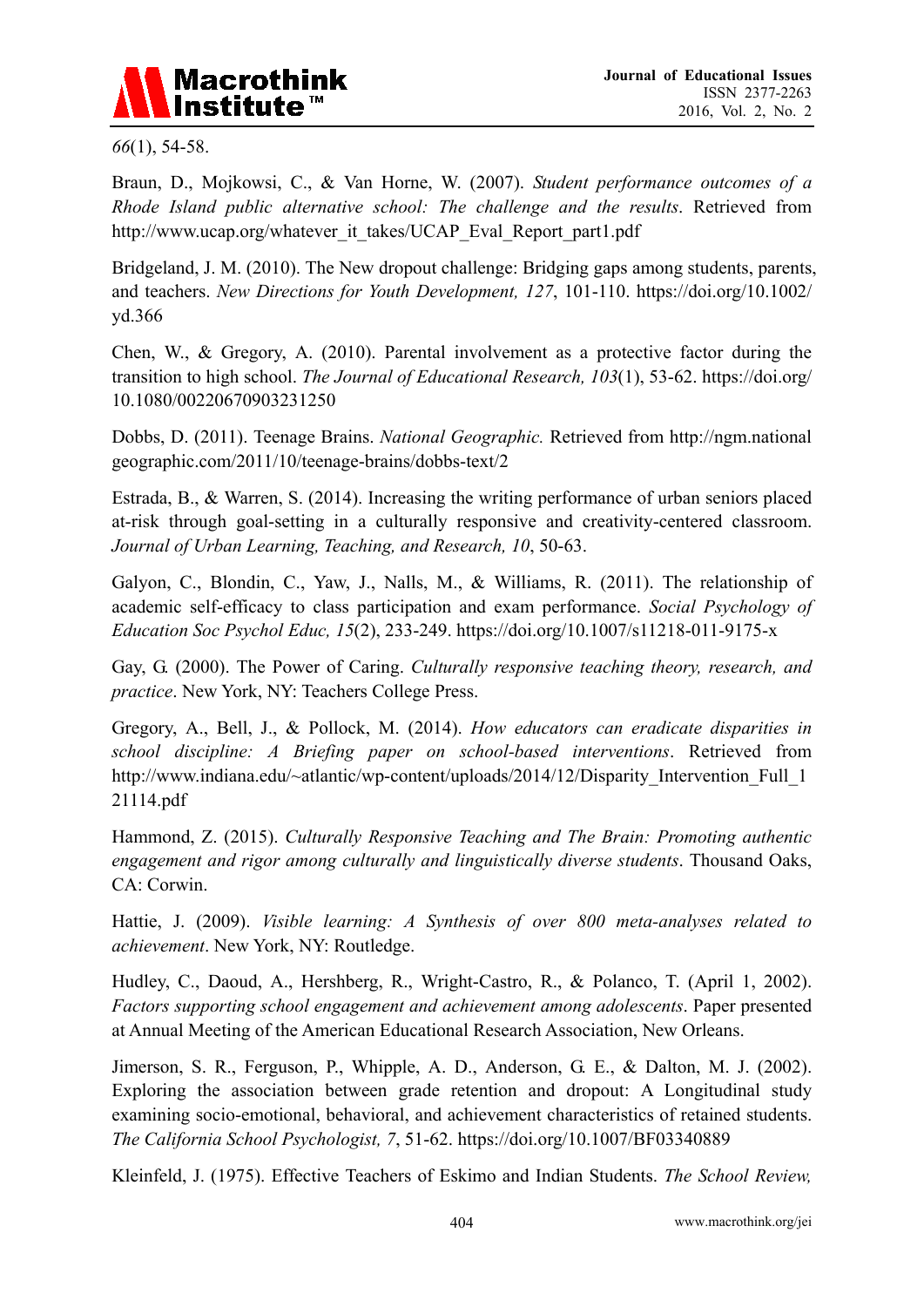

*83*(2), 301-304. https://doi.org/10.1086/443191

Kruegar, R. A., & Casey, M. A. (2015). *Focus groups: A Practical guide for applied research*. Thousand Oaks, CA: Sage Publications.

Lisi, A. (2003). *The Personalization of the school environment: The Relationship of students' access to support from an adult with student adjustment outcomes and experiences of school climate* (Unpublished doctoral dissertation). University of Rhode Island and Rhode Island College, Providence, RI.

Losen, D. J. (2015). *Closing the school discipline gap: Equitable remedies for excessive exclusion.* New York, NY: Teachers College Press.

Lucio, R., Rapp-Paglicci, L., & Rowe, W. (2010). Developing an additive risk model for predicting academic index: School factors and academic achievement. *Child and Adolescent Social Work Journal, 28*(2), 153-173. https://doi.org/10.1086/443191

Lynch, M. (2014). The True costs of social promotion and retention. *International Journal of Progressive Education, 10*(3), 6-17.

McClure, L., Yonezawa, S., & Jones, M. (2010). Can school structures improve teacher-student relationships? The Relationship between advisory programs, personalization and students' academic achievement. *Education Policy Analysis Archives, 18*(17), 2-14. https://doi.org/10.14507/epaa.v18n17.2010

McLaughlin, M., & Talbert, J. (2006). Learning to Improve Student Achievement. *Building school-based teacher learning communities: Professional strategies to improve student achievement*. New York, NY: Teachers College Press.

McNeely, C., Nonnemaker, J., & Blum, R. (2002). Promoting School Connectedness: Evidence from the National Longitudinal Study of Adolescent Health. *Journal of School Health, 72*(4), 138-146. https://doi.org/10.1111/j.1746-1561.2002.tb06533.x

Mendozo-Denton, R. (2014). A Social psychological perspective n the achievement gap in standardized test performance between white and minority students: Implications for assessment. *The Journal of Negro Education, 83*(4), 465-484. https://doi.org/10.7709/ jnegroeducation.83.4.0465

Niehaus, K., Rudasill, K., & Adelson, J. (2011). Self-Efficacy, intrinsic motivation, and academic outcomes among Latino middle school students participating in an after-school program. *Hispanic Journal of Behavioral Sciences, 34*(1), 118-136. https://doi.org/10.1177/ 0739986311424275

Onwuegbuzie, A. J., & Teddlie, C. (2003). A framework for analyzing data in mixed methods research. In A. Tashakkori & C. Teddlie (Eds.), *Handbook of mixed methods in social and behavioral research* (2nd ed., pp. 397-430). Thousand Oaks, CA: Sage.

Pinkus, L. (2008). Using early-warming data to improve graduation rates: Closing cracks in the education system. *PolicyBrief, August*. Washington DC: Alliance for Excellent Education.